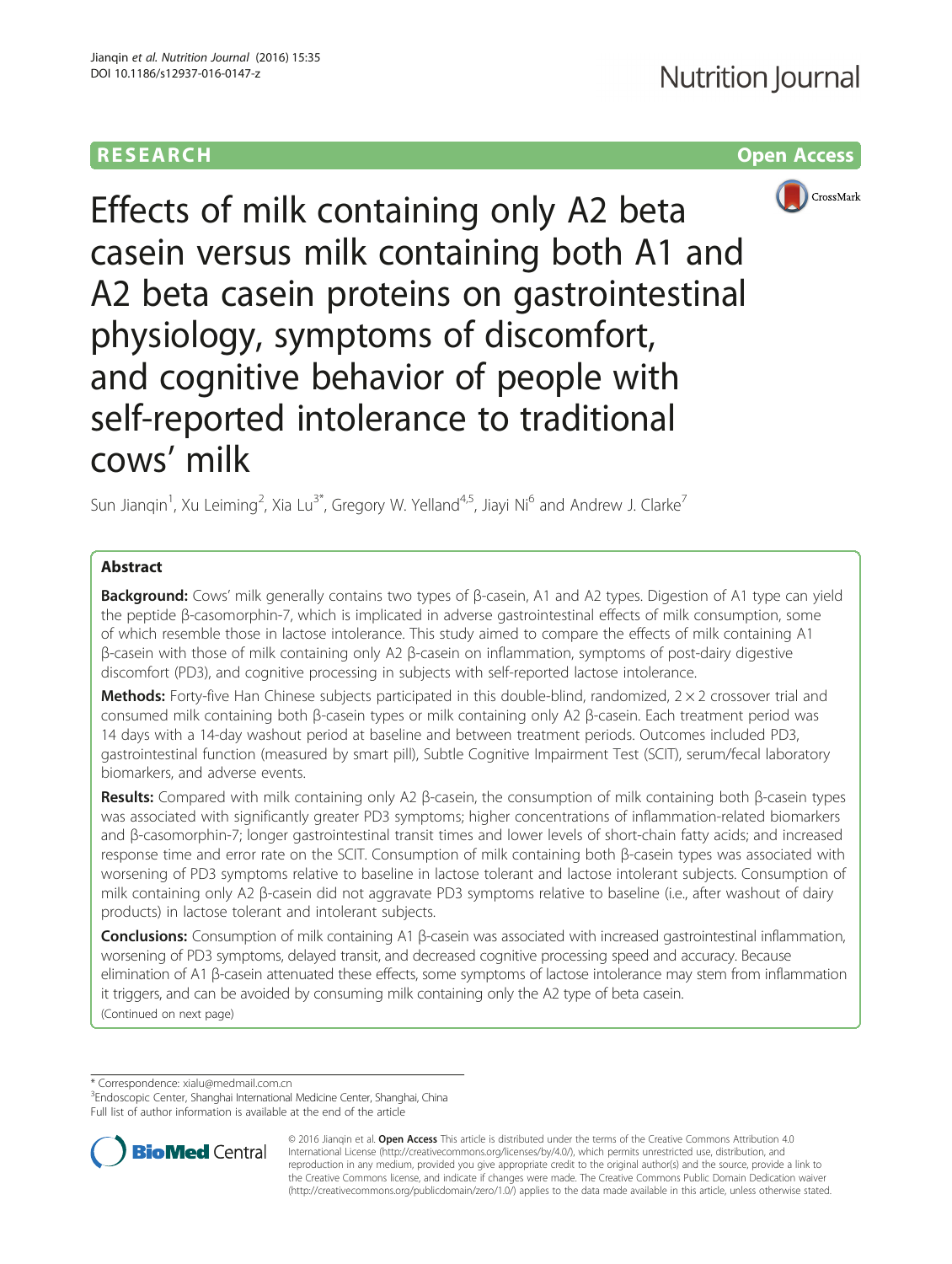(Continued from previous page)

**Trial registration:** [ClinicalTrials.gov/NCT02406469](https://clinicaltrials.gov/ct2/show/NCT02406469)

Keywords: β-casein, Cows' milk, Lactose intolerance, Gastrointestinal function, Cognitive processing

## Background

Dairy products, especially those derived from cows' milk, are a major nutritional component and their consumption continues to increase worldwide. However, the increasing consumption of dairy products is associated with an increase in the risk of or the aggravation of symptoms of some disorders, including gastrointestinal dysfunction [[1](#page-14-0)–[5\]](#page-14-0) and immune-/inflammation-related disorders [[6, 7](#page-14-0)]. Some of these effects of dairy products have been attributed to a group of peptides present in milk derived from the proteolysis of β-casein, particularly β-casomorphin-7 (BCM-7).

BCM-7 is uniquely derived from the digestion of the A1 β-casein type but not the A2 β-casein type; the two primary types of β-casein present in milk. Either or both of these types may be expressed in cows' milk depending on the individual cows' genetic makeup. Cows may be homozygous for one type, or heterozygous with allelic co-dominance resulting in both types being expressed in milk. The two types differ in their protein structure owing to a substitution of the amino acid at position 67. A2 β-casein and related sub-variants including A3 and D contain a proline residue at this site whereas A1 β-casein and related sub-variants including B and C contain a histidine residue at this position, which allows the preceding seven amino acid residues to be cleaved, yielding BCM-7 [[8\]](#page-14-0). Based on the β-casein structure and potential to yield BCM-7 upon digestion in humans, the β-caseins expressed in human, goat, sheep, and buffalo though not of the A2 type are classed as "A2-like". It has been reported that casein and its derivatives, particularly BCM-7, exert a variety of effects on gastrointestinal function in animal models, including reducing the frequency and amplitude of intestinal contractions [[3, 9](#page-14-0)–[12\]](#page-14-0), increasing mucus secretion [\[13](#page-14-0)–[15\]](#page-14-0), and suppressing lymphocyte proliferation [\[16, 17\]](#page-14-0).

Intolerance to dairy products is a commonly reported gastrointestinal disorder, and is usually attributed to lactose intolerance [[18](#page-14-0)]. However, based on the gastrointestinal effects of BCM-7 (and hence milk containing A1 βcasein), it is possible that intolerance to dairy products in some cases is related to the consumption of A1 β-casein rather than lactose per se. Our hypothesis is that the consumption of A1 β-casein leads to the production and exposure of tissue to BCM-7, which exerts a range of proinflammatory effects including altered signaling activity, redox disorders, and altered epigenetic regulation of gene expression [[19](#page-14-0)]. A consequence of these changes is the disruption of digestive process, which may manifest as symptoms of lactose intolerance in terms of its presentation. Accordingly, the consumption of milk containing A2 β-casein at the exclusion of A1 β-casein may alleviate or prevent the gastrointestinal disturbances associated with

BCM-7. To date, however, few studies have compared the gastrointestinal effects of milk containing only the A2 β-casein type with milk containing A1 β-casein in humans [[20\]](#page-14-0). Therefore, we performed a randomized, controlled, double-blind crossover study to compare the effects of milk containing only the A2 β-casein type with milk containing the A1 β-casein type in terms of gastrointestinal function, including serum and fecal laboratory tests, gastrointestinal symptoms of post-dairy digestive discomfort, stool frequency, Bristol Stool Scale, gastrointestinal transit time, and gastrointestinal inflammation. We hypothesized that the consumption of milk containing A1 β-casein would lead to systemic inflammation and gastrointestinal disorders similar to those of lactose intolerance in a cohort of subjects with perceived or confirmed lactose intolerance. We also hypothesized that elimination of the A1 β-casein type by providing subjects with milk that only contained the A2 β-casein type would avoid or attenuate these effects of A1 β-casein.

Because milk containing only the A1 β-casein type is not commercially available for consumption and is not representative of consumer milk products, we used normal milk containing a mixture of both the A1 and A2 β-casein types. Milk containing only the A2 β-casein type was confirmed to be prepared from cows homozygous for the A2 genotype.

We focused on a Chinese Han population because of the very high rate of perceived lactose intolerance or reported lactose malabsorption of up to 90 % in this population noted in some studies [\[21](#page-14-0)–[23\]](#page-14-0). In spite of this, milk consumption in China has continued to increase, with per capita dairy product consumption among urban residents tripling from nearly 6 kg in 1992 to 18 kg by 2006 [\[24](#page-14-0)].

## Methods

## Study design

The study was conducted in Accordance with the Declaration of Helsinki as amended in Seoul 2008 and was approved by the ethics committee of the Shanghai Nutrition Society (approval number: SNSIRB#2014[002]). The study was registered with ClinicalTrials.gov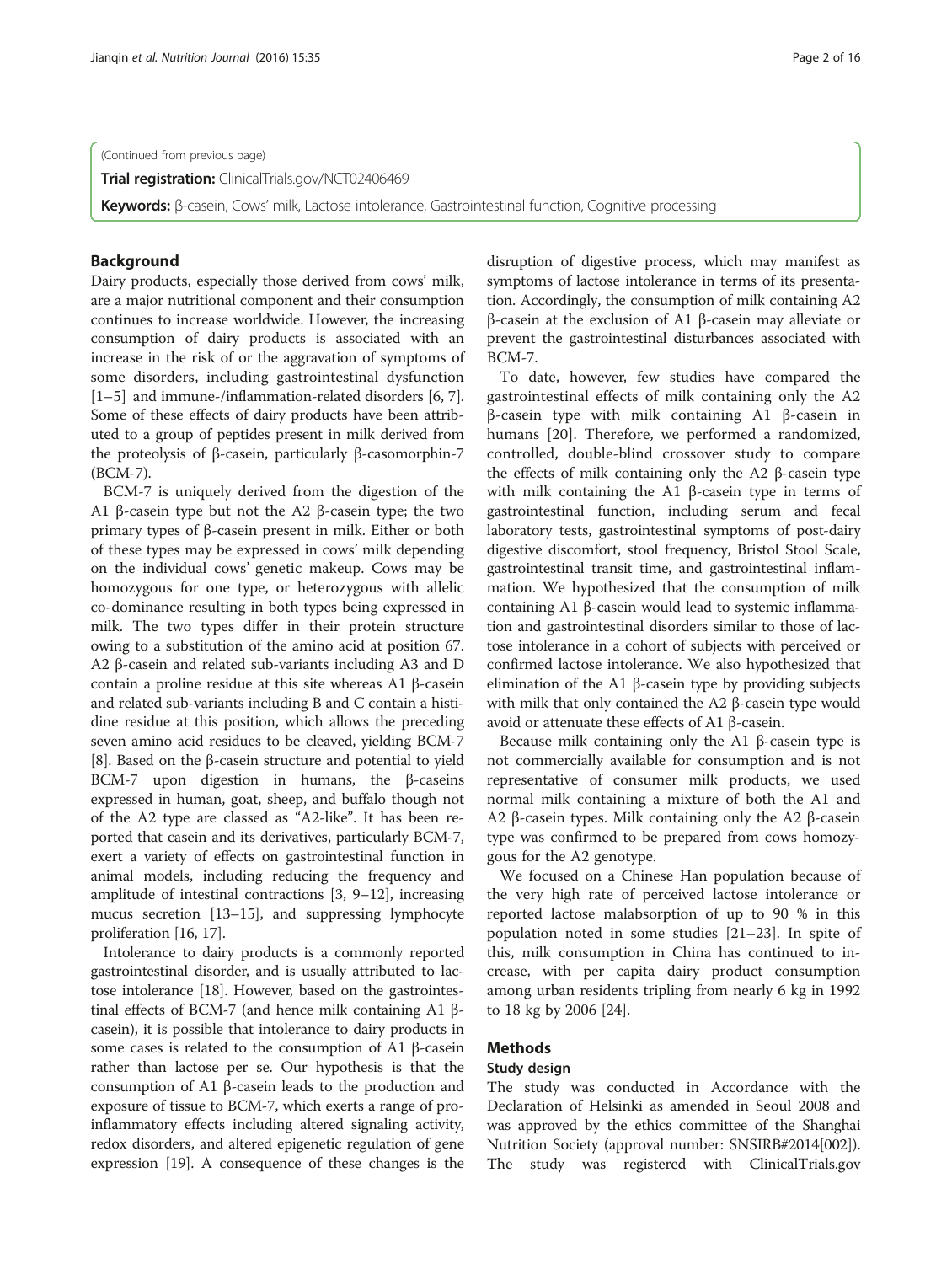(identifier: NCT02406469). All subjects provided written informed consent prior to inclusion in the study.

This was a single-site, double-blind, randomized, controlled,  $2 \times 2$  cross-over study designed to evaluate the effects of milk containing only the A2 β-casein type versus milk containing the A1 and A2 β-casein types on serum levels of immune response markers in correlation to symptoms of intolerance. The design of the study is shown in Fig. 1. After a screening visit at which the subjects underwent full clinical evaluations and qualitative tests for urinary galactose, eligible subjects entered a 2-week washout period. Then, subjects entered intervention period 1 in which they received milk containing only the A2 β-casein type or milk containing both β-casein types according to the randomization scheme for 2 weeks. After a second 2-week washout period, the subjects entered intervention period 2 in which they received the opposite milk product. Visits were scheduled at the start of each intervention period and at Days 7 and 14 in each intervention period. The subjects were contacted by telephone during each washout period. The study was conducted at the Department of Gastroenterology, Xin Hua Hospital Affiliated to Shanghai Jiao Tong University School of Medicine (Shanghai, China).

## Interventions

Milk containing only the A2 β-casein type and milk containing both the A1 and A2 β-casein types were provided by A2 Infant Nutrition Limited (Auckland, New Zealand), and were distributed to the study site by SPRIM China. Staff at SPRIM China repackaged and labeled all of the products to ensure the investigators and subjects were blinded to which product they received in

each intervention period. In each intervention period, the subjects were instructed to consume 250 ml of milk after two meals per day for 14 days. Subjects used a diary to record milk intake and adherence to each intervention. The used and unused cartons were collected at each visit to evaluate compliance to the interventions and to confirm that the blinding was intact.

Subjects were randomized, with stratification by gender, to sequence 1  $(A1/A2 \rightarrow A2)$  or sequence 2  $(A2 \rightarrow A1/A2)$  according to the allocation number filed in sealed envelopes. The allocation was based on a computer-generated list prepared by SPRIM China.

The milk containing only the A2 β-casein type contained (per 100 ml) 271 kJ energy, 3.1 g protein, 3.6 g fat, 5.0 g carbohydrate, 48 mg sodium, 150 mg potassium, and 117 mg calcium. The ratio of A1 β-casein to A2 β-casein was approximately 40:60 in milk containing both β-casein types, as confirmed by ultra performance liquid chromatography and mass spectrometry. Both products were identical and contained the same amount of protein.

The consumption of dairy products other than those provided was prohibited during the study and subjects were not permitted to consume any cows' milk products during each washout period.

#### Subjects

The inclusion criteria were as follows: male or female; age 25–68 years; irregular milk consumption (as documented using a food frequency questionnaire); self-reported intolerance to commercial milk; self-reported mild to moderate digestive discomfort after milk consumption;



Hb, hemoglobin; IL-4, interleukin-4; Ig, immunoglobulin; BCM-7, β-casomorphin-7; GSH, glutathione; PD3, gastrointestinal symptoms of post-dairy digestive discomfort; SCIT, Subtle Cognitive Impairment Test; SCFA, short-chain fatty acids; MPO, myeloperoxidase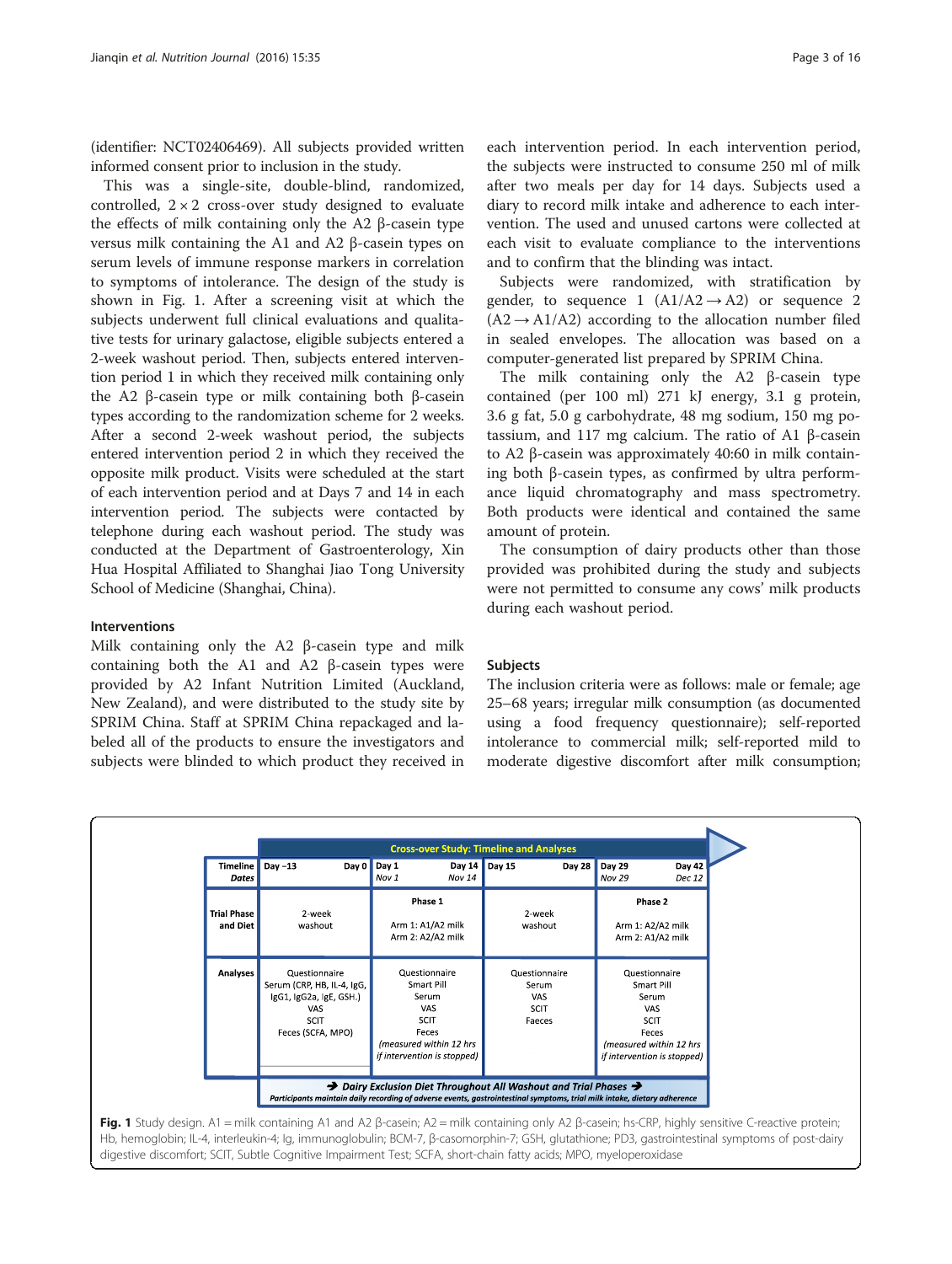and normal electrocardiograms (ECG) and blood pressure during quiet respiration.

Subjects were enrolled if they: agreed not to take any medication, nutritional supplements, or other dairy products, including acidophilus milk, during the study; were willing to comply with all of the requirements and procedures; provided signed informed consent; agreed not to participate in another interventional clinical research study during the present study; did not meet any of the exclusion criteria (see Additional file [1](#page-14-0)); and fully understood the nature, objective, benefit, and the potential risks and side effects of the study. No subjects with existing conditions such as irritable bowel syndrome, constipation, or un-medicated inflammatory bowel disease were enrolled.

Subjects were recruited via advertisements placed on noticeboards at community hospitals.

#### Study measures

At screening, the subjects underwent comprehensive evaluations, including screening of medical history, measurements (height, body weight, blood pressure, ECG), physical examinations, and quantitative tests for urinary galactose. The following assessments were made at baseline and Day 14 in both intervention periods: the Subtle Cognitive Impairment Test (SCIT); self-reported symptoms of post-dairy digestive discomfort; and laboratory tests (See Additional file [1\)](#page-14-0). Subjects used daily diaries to record milk intake, adherence, gastrointestinal symptoms, and adverse events. In addition, subjects were given a smart pill (OMOM Capsule; Chongqing Jinshan Science & Technology [Group] Co., Ltd., Chongqing, China) on Day 14 of each intervention period.

#### Gastrointestinal symptoms of post-dairy digestive discomfort

Gastrointestinal symptoms were recorded using the Bristol Stool Chart in daily diaries, which included stool frequency and stool consistency. Stool consistency was evaluated on a 7-point scale, ranging from  $1$  = separate hard lumps that are hard to pass to  $7 =$  watery with no solid pieces or entirely liquid. At each visit, the gastrointestinal symptoms of post-dairy digestive discomfort were assessed by the investigator who asked whether the subject felt any of the following: bloating, abdominal pain, flatulence, heavy stomach and borborygmi (stomach rumbling). Each symptom was rated on a 4-point Likert-type scale, as never (score = 0), rarely (score = 1), frequently (score  $= 2$ ), or all of the time (score  $= 3$ ).

## Measurement of gastrointestinal transit time and inflammation using a smart pill

The smart pill was given on Day 14 of each intervention period to calculate the following variables: small bowel transit time (SBTT)—the time between capsule entry into the small bowel and entry into the cecum; colonic transit time (CTT)—time between the entry into the cecum and defecation; and whole gastrointestinal transit time (WGTT)—time between capsule ingestion and defecation.

Stomach and small bowel inflammation was also evaluated using the smart pill, and graded as improved, worsened, and unchanged. As a pilot trial, a limited number of smart pills were purchased. Inflammation was diagnosed and assessed by a gastroenterologist using images obtained using the smart pill. Inflammation was graded as worse/not at all/better based on the images and videos obtained after the two interventions. The gastroenterologist was blinded to the intervention and was only provided with the subjects' identification numbers.

## SCIT

The SCIT is a computer-based test that measures the speed and effectiveness of information processing [[25\]](#page-14-0). Participants indicate which of the two parallel vertical lines in the target stimulus is shorter by pressing the left or right mouse button. A visually masked target stimulus is randomly presented at exposure durations of 16, 32, 48, 64, 80, 96, 112 and 128 ms; 12 trials at each for a total of 96 trials. Subject response time and error rate are recorded for stimulus exposure duration. Data for the four shortest exposure durations 16–64 ms; referred to as the "head" of the response curve) are pooled to provide two representative test scores for pre-conscious-automatic processing: response time (SCIT-RTH) and error rate (SCIT-EH). Data for the four longer presentation durations (83–133 ms; referred to as the "tail" of the response curve) are pooled to provide two more representative scores for conscious processing: response time (SCIT-RTT) and error rate (SCIT-ET). The SCIT has high test–retest and internal consistency reliabilities, and medium–high content validity [[25\]](#page-14-0).

#### Adverse events

Adverse events were recorded using case report forms and categorized in terms of their severity, potential relationship to the interventions, and outcome. The type of event was recorded using the codes presented in Additional file [1](#page-14-0).

#### Statistical analysis

As an exploratory study, sample size calculations were not performed. We planned to recruit approximately 40 subjects after considering the design and results of a prior double-blind, randomized, 8-week cross-over trial [[20\]](#page-14-0).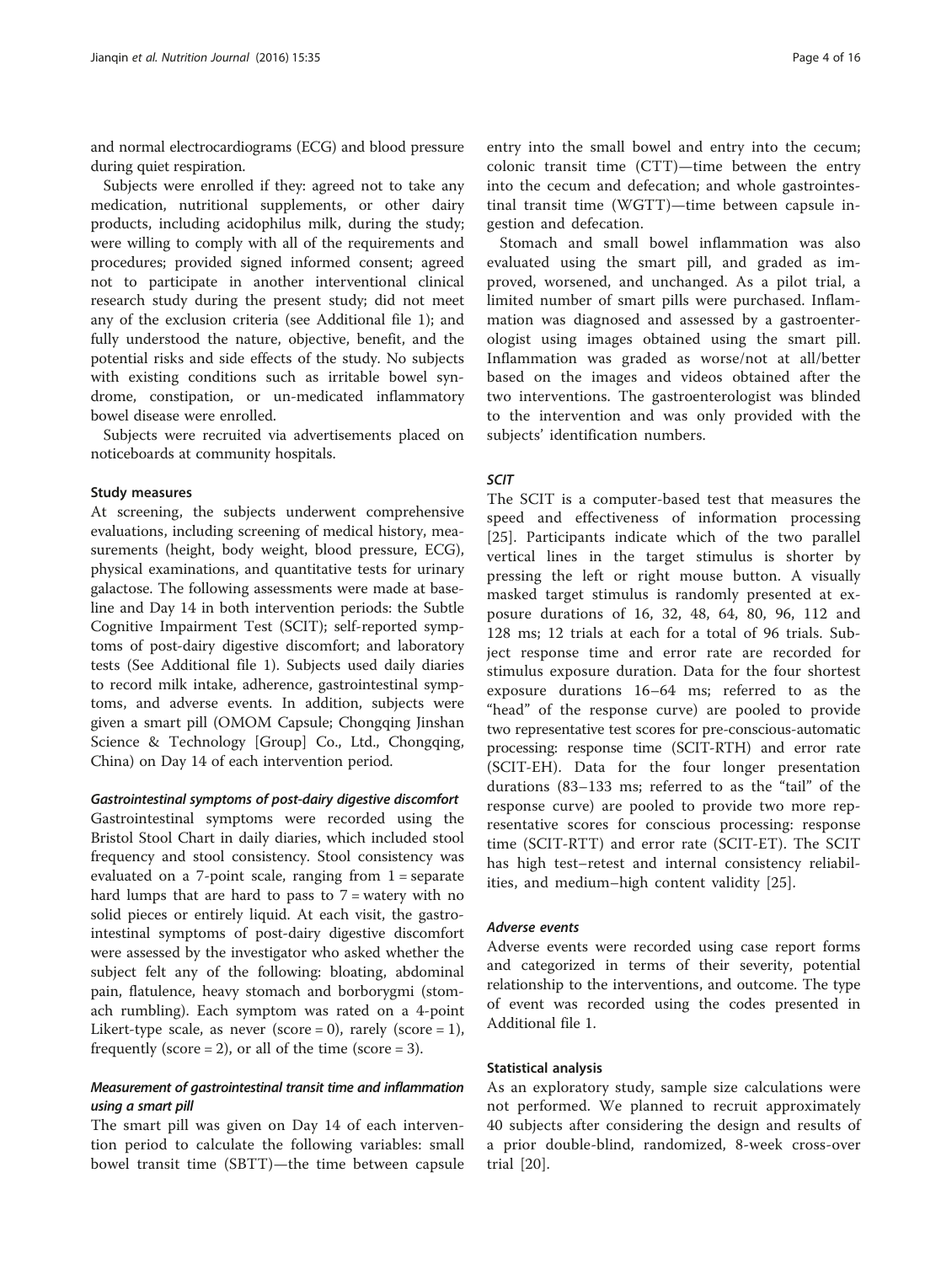The Kolmogorov–Smirnov Test was used to assess the normality of continuous variables. Non-normally distributed variables were subjected to square-root or log transformation to approximate a normal distribution. Baseline characteristics are presented descriptively as means ± standard deviation (SD) or the number (percent) of subjects. SCIT, gastrointestinal transit times, stool frequency/consistency, and laboratory variables were analyzed using mixed-effects analysis of variance in which the allocated intervention and intervention period were included as fixed effects, and subject was included as a random effect nested within the study sequence (i.e., sequence 1,  $A1/A2 \rightarrow A2$ ; sequence 2,  $A2 \rightarrow A1/A2$ ). To investigate whether there were differences between the two interventions in the mean values for each endpoint, and whether the mean values changed during the study periods, Type III tests of fixed effects were used to tests the effects of the interventions and study periods. Additionally, contrast tests were performed to compare the mean values for each product. The presence of a carry-over effect was evaluated using the interaction Intervention  $\times$  Period. If this interaction was not significant, data from both periods were evaluated. If the interaction was significant, only data from intervention period 1 were used. Gastrointestinal symptoms and results of the urinary galactose test were evaluated using generalized estimating equations (GEEs) in which intervention sequence and measurement time were included as fixed effects and subject was included as a random effect nested within the study sequence. No adjustments were made for multiple comparisons. Adverse events are reported in terms of the number (percent) of subjects with each type of event.

## Results

#### Subjects

This study was performed between October 2014 and December 2014. Overall, 104 subjects agreed to participate in the study and underwent the urinary galactose test. All of the subjects were Chinese. Of these, 45 subjects (21 males, 24 females; mean  $\pm$  SD age 46.6  $\pm$ 14.0 years) with self-reported intolerance to cows' milk satisfied the eligibility criteria and were randomized to sequences 1 or 2. Twenty-three subjects (8 in sequence 1 and 15 in sequence 2) were confirmed to be lactose intolerant based on the results of the urinary galactose test. The subjects allocated to both sequences were well matched in terms of their baseline characteristics (Table [1\)](#page-5-0). All of the subjects reported that they did not regularly consume cows' milk and had self-reported intolerance to cows' milk.

## Serum and fecal biomarkers

Results of the serum and fecal laboratory tests are presented in Table [2](#page-6-0). There were no intervention period or sequence effects for any of the laboratory variables (data not shown). However, the baseline value was a significant covariate for all laboratory variables. As shown in Table [2](#page-6-0), there were significant differences between the two milk products in terms of the serum concentrations of IL-4  $(P < 0.0001)$ , IgG  $(P = 0.0007)$ , IgE  $(P = 0.0253)$ , and IgG1 ( $P = 0.0037$ ) and the fecal concentrations of acetic acid  $(P = 0.0052)$ , butanoic acid  $(P = 0.0001)$ , and total short-chain fatty acids (SCFAs)  $(P = 0.0009)$ .

#### Gastrointestinal symptoms of post-dairy digestive discomfort

The self-reported gastrointestinal symptoms are summarized in Tables [3](#page-7-0) and [4](#page-8-0), while the Bristol Stool Scale scores are presented in Table [5](#page-10-0). GEE analyses revealed no significant sequence effects on any of the symptoms. There were significant differences in the distributions of the symptom scores for bloating, flatulence and borborygmus in both sequences when the subjects consumed milk containing both β-casein types at W1 and W2 for sequence 1 or W5 and W6 for sequence 2 compared with baseline. The results indicate that the symptoms were worse at these times than at baseline. By contrast, there was no apparent worsening in symptoms when the subjects consumed the milk containing only the A2 type, indicating this type did not influence gastrointestinal symptoms. For stool frequency, Time  $(P < 0.0001)$  and Sequence  $\times$  Time ( $P < 0.0001$ ) were significant factors in the mixed-effects ANOVA, but Sequence  $(P = 0.2801)$ was not. For the Bristol Stool Consistency score, only the interaction Sequence  $\times$  Time ( $P = 0.0022$ ) was a significant factor. The consumption of milk containing both β-casein types was also associated with increases in both stool frequency and Bristol Stool Scale scores compared with baseline (Tables [2](#page-6-0) and [4](#page-8-0)). By contrast, consumption of milk containing only the A2 β-casein type was not associated with changes in either variable over time.

#### Gastrointestinal transit times

Because only 80 smart pills were purchased for this study, a smart pill was not given to five subjects in sequence [2](#page-10-0) ( $A2 \rightarrow A1/A2$ ). Figure 2 compares the regional gastrointestinal transit times measured using the smart pill. Type III tests of fixed effects confirmed that the intervention was a significant factor in terms of CTT  $(P < 0.0001)$  and WGTT  $(P < 0.0001)$  but not SBTT ( $P = 0.5930$ ). Intervention period and sequence were not significant factors, indicating that these factors did not influence gastrointestinal transit time. Consumption of milk containing both β-casein types was associated with significantly longer CTT (by 6.6 h,  $P < 0.0001$ ) and WGTT (by 6.3 h, P < 0.0001), but not SBTT (−0.20 h,  $P = 0.5903$ ) compared with milk containing only the A2 β-casein type.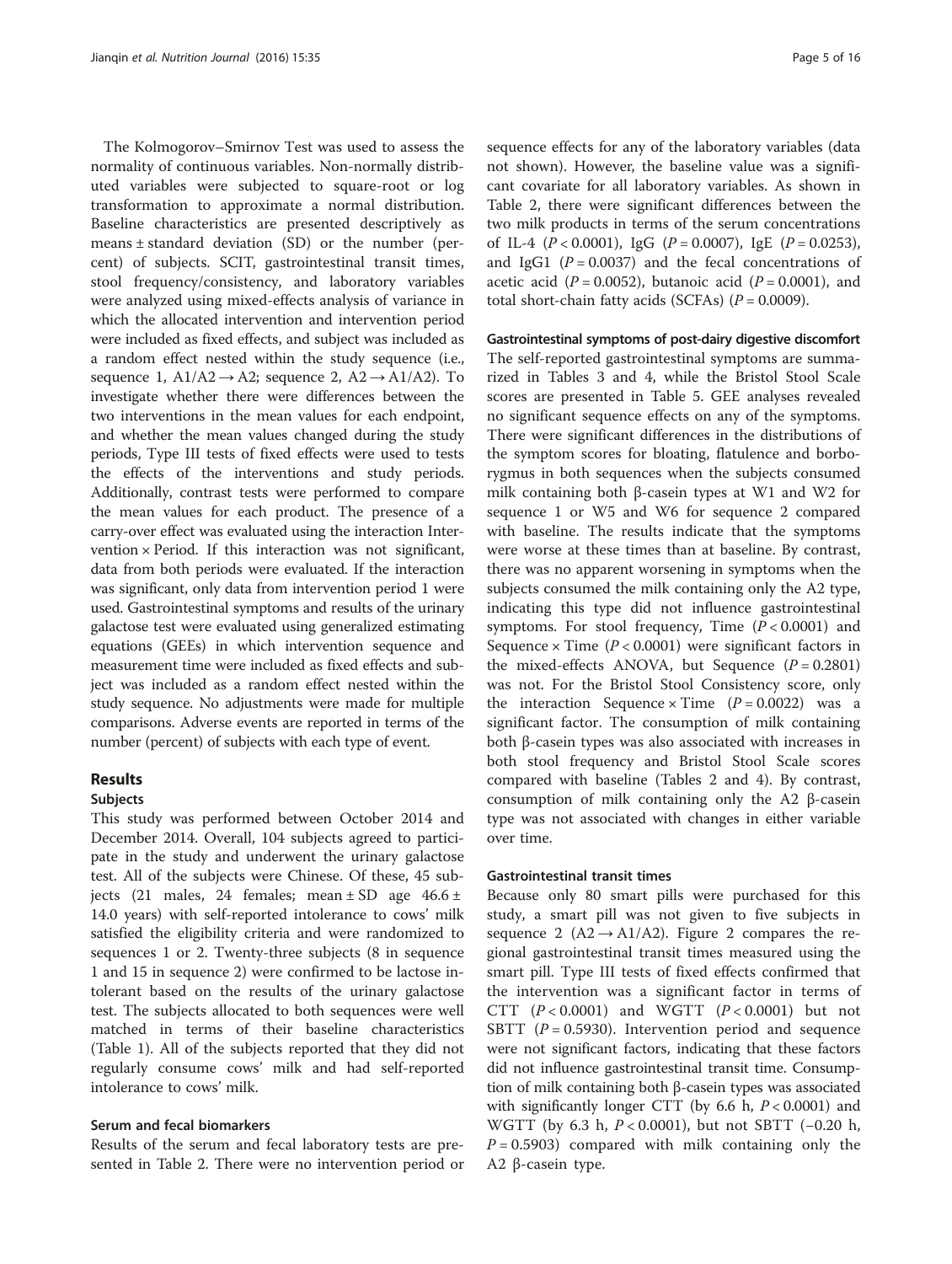<span id="page-5-0"></span>

| Study group           |        | Sequence 1 $(n = 22)^a$ |          |       | Sequence 2 $(n=23)^b$ | All subjects |          | $P$ -value <sup>c</sup> |
|-----------------------|--------|-------------------------|----------|-------|-----------------------|--------------|----------|-------------------------|
| Gender                | Male   | 10                      | (45.5 %) |       | (47.8 %)              | 21           | (46.7 %) |                         |
|                       | Female | 12                      | (54.5 %) | 12    | (52.2 %)              | 24           | (53.3 %) |                         |
| Age (year)            |        | 45.7                    | (12.3)   | 47.5  | (15.6)                | 46.6         | (14.0)   | 0.664                   |
| Weight (kg)           |        | 72.4                    | (19.9)   | 66.7  | (14.3)                | 69.5         | (17.3)   | 0.272                   |
| Height (cm)           |        | 167.5                   | (9.4)    | 166.4 | (8.0)                 | 166.9        | (8.6)    | 0.695                   |
| BMI ( $kg/m2$ )       |        | 25.4                    | (4.6)    | 24.0  | 3.7                   | 24.6         | 4.2      | 0.226                   |
| Body temperature (°C) |        | 36.9                    | (0.1)    | 36.8  | (0.2)                 | 36.8         | (0.2)    | 0.207                   |
| DBP (mmHg)            |        | 76.1                    | (5.2)    | 75.5  | (6.5)                 | 75.8         | (5.8)    | 0.748                   |
| SBP (mmHg)            |        | 124.6                   | (6.7)    | 121.2 | (8.8)                 | 122.9        | (7.9)    | 0.145                   |
| Lactose intolerant    |        | 8                       | (36.4 %) | 15    | (65.2 %)              | 23           | (51.1 %) |                         |

 ${}^{a}$ Sequence 1: A1/A2  $\rightarrow$  A2<br>bSequence 2: A2  $\rightarrow$  A1/A2

<sup>b</sup>Sequence 2: A2 → A1/A2

ANOVA

BMI body mass index; DBP diastolic blood pressure; SBP systolic blood pressure

#### Gastrointestinal inflammation

Smart pill data for gastrointestinal inflammation were available for 22 subjects in sequence 1 (A1/A2  $\rightarrow$  A2) and 18 subjects in sequence 2 ( $A2 \rightarrow A1/A2$ ). Between phases 1 and 2, small bowel inflammation was rated as improved, unchanged, and worsened in 8 (36.4 %), 14 (63.6 %), and 0 (0 %) subjects, respectively, in sequence 1 (A1/A2  $\rightarrow$  A2) compared with 2 (11.1 %), 15 (83.3 %), and 1 (5.6 %) subjects, respectively, in sequence 2  $(A2 \rightarrow A1/A2)$   $(P = 0.042)$ . Between phases 1 and 2, stomach inflammation was rated as improved, unchanged and worsened in 5 (22.7 %), 17 (77.3 %), and 0 (0 %) subjects, respectively, in sequence 1 compared with 2 (11.1 %), 16 (83.3 %), and 0 (0 %) subjects, respectively, in sequence 2 ( $P = 0.427$ ). These results indicate that small bowel inflammation improved in 36.4 % of subjects and stomach inflammation improved in 22.7 % of subjects after switching from milk containing A1/A2 β-casein to milk containing only A2 β-casein. By contrast, small bowel inflammation and stomach inflammation improved in 11.1 % of subjects after switching from milk containing A2 β-casein to milk containing A1 and A2 β-casein.

## **SCIT**

Results of the SCIT are presented in Fig. [3a](#page-11-0) for phase 1 and Fig. [3b](#page-11-0) for phase 2 for each sequence. Mixed-effects ANOVA confirmed that the intervention was a significant factor in terms of the response time  $(P = 0.0013)$ and error rate  $(P = 0.0004)$  for each exposure duration. Significant intervention effects were also found in the tail mean response time  $(P = 0.027)$  and in the head mean error rate  $(P = 0.020)$  (Table [6\)](#page-11-0). The baseline values for all SCIT variables were significant covariates, but no statistically meaningful differences were observed between intervention periods or sequence.

## Subgroup analysis in subjects with confirmed lactose intolerance

Twenty-three subjects were confirmed to be lactose intolerant based on urinary galactose tests. The baseline characteristics of these subjects were similar to those of the lactose tolerant subjects. The weekly total scores for gastrointestinal symptoms of post-dairy digestive discomfort in subjects with or without lactose intolerance are presented in Fig. [4.](#page-12-0) Consumption of milk containing both β-casein types was associated with significant worsening of gastrointestinal symptoms in lactose intolerant and lactose tolerant individuals in either sequence. By contrast, consumption of milk containing only A2 βcasein was not associated with worsening of gastrointestinal symptoms, as the symptoms were comparable to those observed after the baseline washout of dairy products. When we pooled data from both sequences, the magnitude of the increase in gastrointestinal symptom scores following the consumption of milk containing both β-casein types tended to be greater in lactose intolerant subjects than in lactose tolerant subjects, and this was of borderline significance (least squares mean difference: 1.087; 95 % CI −0.0652, 2.2392;  $P = 0.0638$ ). By contrast, the gastrointestinal symptom score was not significantly different between lactose intolerant subjects and lactose tolerant subjects after the consumption of milk containing only the A2 βcasein type (least squares mean difference: 0.494; 95 % CI −0.3247, 1.3128; P = 0.2303). The consumption of milk containing both β-casein types was associated with significant increases in CTT and WGTT, but not SBTT, as compared with milk containing only the A2 β-casein type (Table [7](#page-12-0)).

When data for each sequence were pooled according to the type of milk consumed, the consumption of milk containing both β-casein types was associated with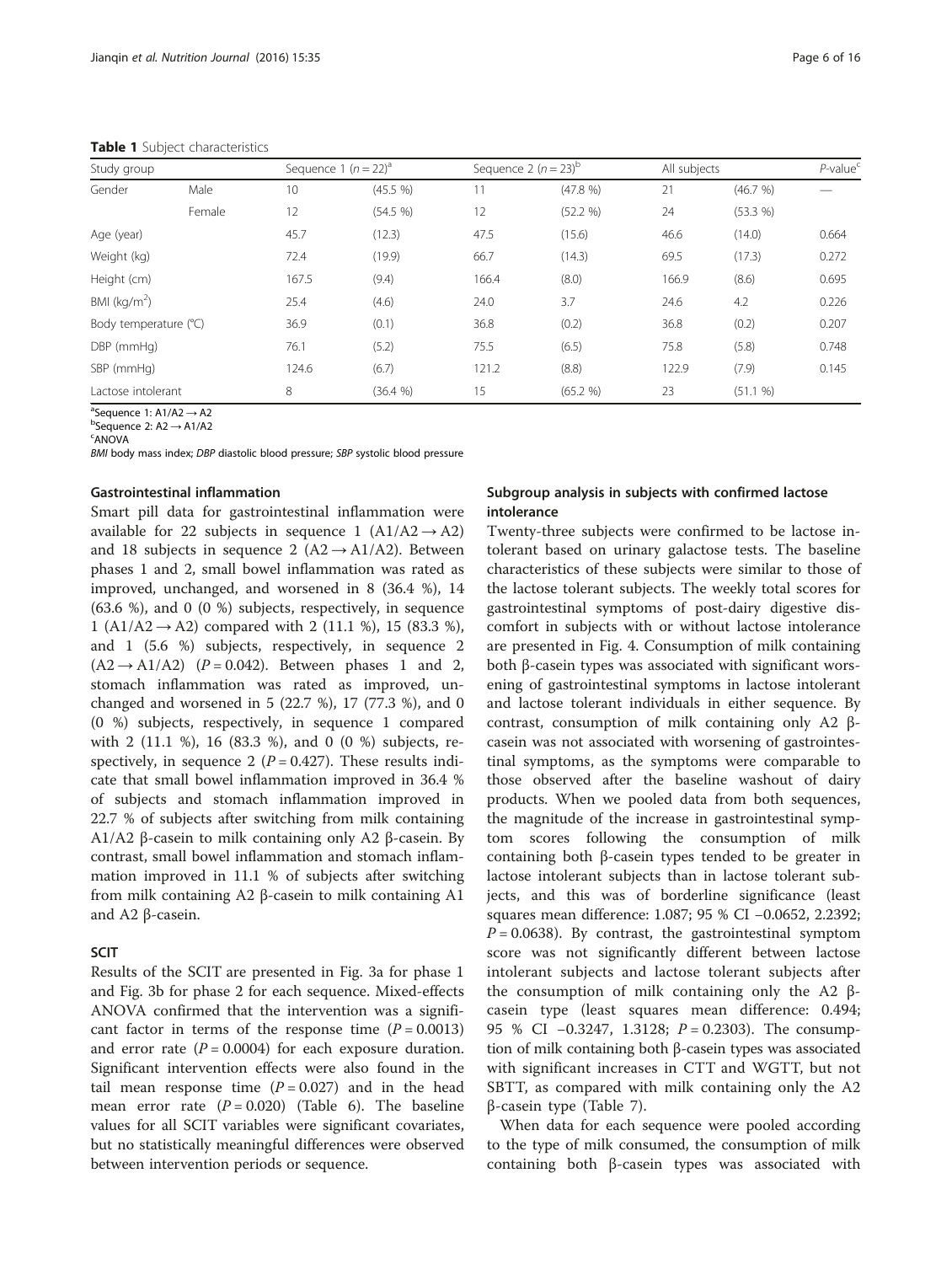| Variable           | Sequence 1ª      |                  |                  | Sequence 2 <sup>b</sup> |                  |                  |                  |                  | Mixed-effects ANOVA   |           |                         |
|--------------------|------------------|------------------|------------------|-------------------------|------------------|------------------|------------------|------------------|-----------------------|-----------|-------------------------|
|                    | Period 1         |                  | Period 2         |                         |                  |                  | Period 2         |                  | Estimate <sup>c</sup> | <b>SD</b> | $P$ -value <sup>d</sup> |
|                    | BL               | PI               | BL               | P                       | BL               | PI               | BL               | PI.              |                       |           |                         |
| Serum              |                  |                  |                  |                         |                  |                  |                  |                  |                       |           |                         |
| hs-CRP (mg/L)      | $1.00 \pm 0.70$  | $1.17 \pm 0.64$  | $0.97 \pm 0.58$  | $1.10 \pm 0.58$         | $1.03 \pm 1.03$  | $1.02 \pm 1.11$  | $1.01 \pm 0.98$  | $1.18 \pm 1.04$  | $0.0722^e$            | 0.03746   | 0.0608                  |
| $Hb$ (q/L)         | $141.7 \pm 17.5$ | $145.1 \pm 17.0$ | $136.7 \pm 23.2$ | $143.9 \pm 16.4$        | $142.8 \pm 20.1$ | $145.5 \pm 17.7$ | $137.5 \pm 25.2$ | $142.0 \pm 18.1$ | $-0.8654$             | 1.6781    | 0.6088                  |
| $IL-4$ (ng/L)      | $11.8 \pm 4.2$   | $14.1 \pm 5.2$   | $11.1 \pm 3.4$   | $11.0 \pm 3.2$          | $11.9 \pm 4.3$   | $12.0 \pm 3.7$   | $11.8 \pm 3.4$   | $14.1 \pm 4.6$   | 2.5258                | 0.5338    | < 0.0001                |
| lgG (g/L)          | $10.3 \pm 2.1$   | $11.6 \pm 2.3$   | $10.2 \pm 1.7$   | $10.6 \pm 1.4$          | $10.6 \pm 2.1$   | $11.1 \pm 1.9$   | $10.8 \pm 1.8$   | $12.2 \pm 1.7$   | $0.1426^e$            | 0.03915   | 0.0007                  |
| IgE (IU/mL)        | $61.3 \pm 29.0$  | $69.8 \pm 38.0$  | $63.3 \pm 30.1$  | $66.2 \pm 28.9$         | $58.6 \pm 31.2$  | $60.7 \pm 33.3$  | $56.7 \pm 31.3$  | $64.4 \pm 34.2$  | 5.9688                | 2.5741    | 0.0253                  |
| lgG1 (µg/mL)       | $29.4 \pm 31.3$  | $37.4 \pm 39.1$  | $31.0 \pm 33.1$  | $30.3 \pm 32.9$         | $33.0 \pm 28.3$  | $28.5 \pm 28.5$  | $32.9 \pm 27.2$  | $37.4 \pm 31.4$  | $0.2424^T$            | 0.07873   | 0.0037                  |
| Feces              |                  |                  |                  |                         |                  |                  |                  |                  |                       |           |                         |
| Acetic acid (%)    | $0.42 \pm 0.15$  | $0.42 \pm 0.15$  | $0.40 \pm 0.14$  | $0.46 \pm 0.11$         | $0.39 \pm 0.19$  | $0.46 \pm 0.19$  | $0.39 \pm 0.17$  | $0.36 \pm 0.11$  | $-0.0667$             | 0.0226    | 0.0052                  |
| Propanoic acid (%) | $0.18 \pm 0.07$  | $0.18 \pm 0.07$  | $0.17 \pm 0.07$  | $0.17 \pm 0.07$         | $0.17 \pm 0.09$  | $0.19 \pm 0.13$  | $0.18 \pm 0.09$  | $0.17 \pm 0.07$  | $-0.006^{\circ}$      | 0.0187    | 0.7504                  |
| Butanoic acid (%)  | $0.17 \pm 0.07$  | $0.16 \pm 0.07$  | $0.16 \pm 0.07$  | $0.20 \pm 0.08$         | $0.17 \pm 0.09$  | $0.23 \pm 0.09$  | $0.17 \pm 0.08$  | $0.16 \pm 0.05$  | $-0.0515$             | 0.0122    | 0.0001                  |
| Total SCFA (%)     | $0.76 \pm 0.24$  | $0.76 \pm 0.24$  | $0.72 \pm 0.24$  | $0.83 \pm 0.19$         | $0.73 \pm 0.33$  | $0.88 \pm 0.33$  | $0.74 \pm 0.28$  | $0.69 \pm 0.18$  | $-0.1289$             | 0.03609   | 0.0009                  |

## <span id="page-6-0"></span>Table 2 Results of serum and fecal laboratory tests

 $\overline{a}$ Sequence 1: A1/A2  $\rightarrow$  A2 <sup>a</sup>Sequence 1: A1/A2 → A2<br><sup>b</sup>Sequence 2: A2 → A1/A2

 $^{\circ}$ Sequence 2: A2  $\rightarrow$  A1/A2<br> $^{\circ}$ A1/A2 – A2

 $A1/A2 - A2$ <br><sup>d</sup>Values in bold are statistically significant at  $P < 0.05$ 

<sup>a</sup>Values in bold are statistically significant at P<0.05<br><sup>e</sup>Because the variable was non-normally distributed, mixed-effects ANOVA was performed using the square root-transformed values

f Because the variable was non-normally distributed, mixed-effects ANOVA was performed using the log-transformed values

ANOVA analysis of variance, BL baseline, PI postintervention (i.e., after 2 weeks of each intervention), SD standard deviation, hs-CRP highly sensitive C-reactive protein, Hb hemoglobin, BCM-7 β-casomorphin-7, IL-4 interl Ig immunoglobulin, SCFA short-chain fatty acids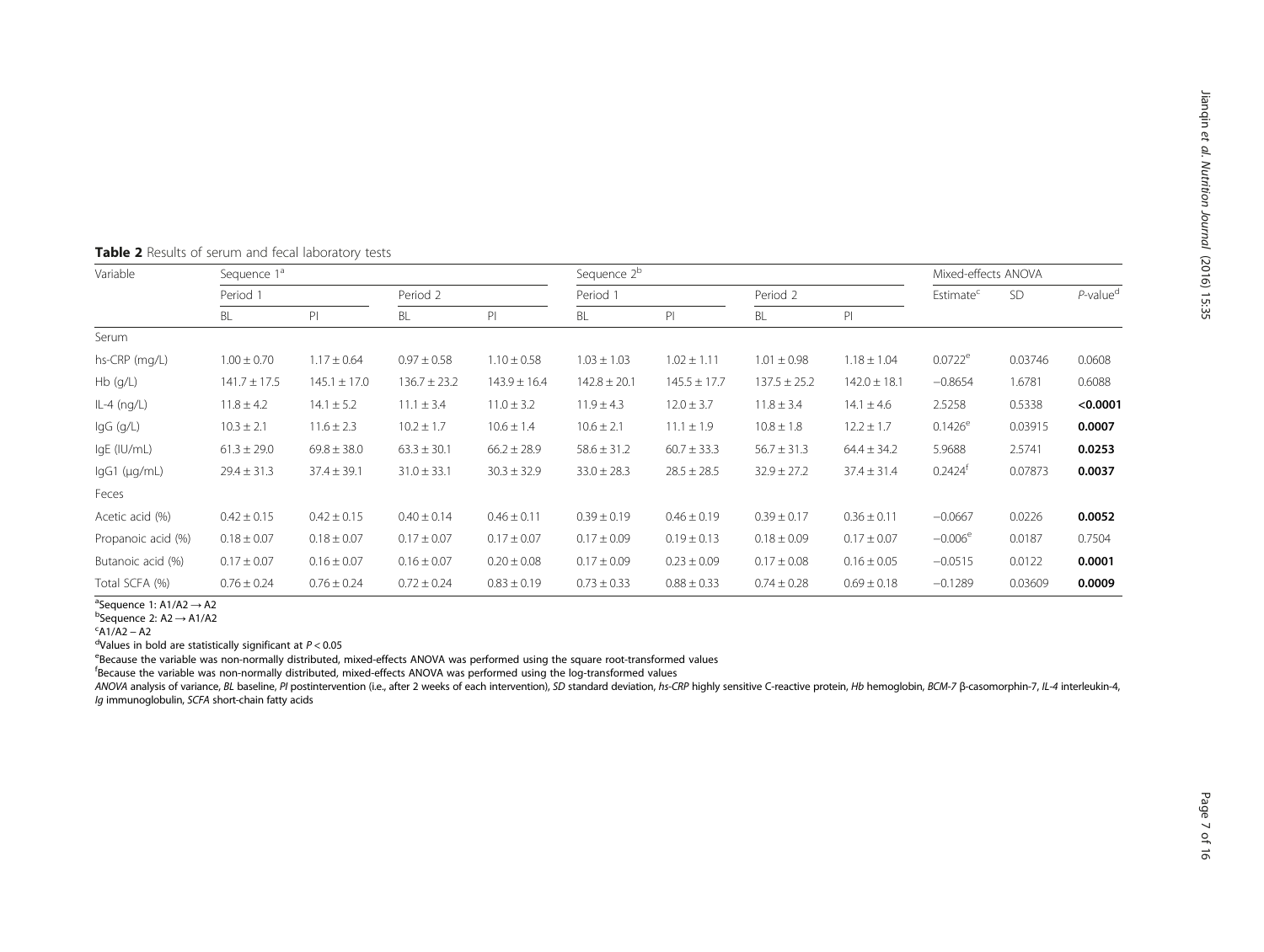<span id="page-7-0"></span>Table 3 Gastrointestinal symptoms, weekly stool frequency, and Bristol Stool Scale scores

| Sequence <sup>a,b</sup>         | Level          | Baseline        | Phase 1          |                  |                 |                 | Phase 2          |                  |
|---------------------------------|----------------|-----------------|------------------|------------------|-----------------|-----------------|------------------|------------------|
|                                 |                | Week 0          | Week 1           | Week 2           | Week 3          | Week 4          | Week 5           | Week 6           |
| Bloating                        |                |                 |                  |                  |                 |                 |                  |                  |
| Sequence 1                      | $\mathbf 0$    | 19 (86.4)       | 12 (54.6)        | 12 (54.6)        | 19 (86.4)       | 20 (90.9)       | 19 (86.4)        | 21 (95.5)        |
|                                 | 1              | 2(9.1)          | 6(27.3)          | 7(31.8)          | 3(13.6)         | 2(9.1)          | 3(13.6)          | 1(4.6)           |
|                                 | $\overline{2}$ | 1(4.6)          | 3(13.6)          | 3(13.6)          | 0(0.0)          | 0(0.0)          | 0(0.0)           | 0(0.0)           |
|                                 | 3              | 0(0.0)          | 1(4.6)           | 0(0.0)           | 0(0.0)          | 0(0.0)          | 0(0.0)           | 0(0.0)           |
| Sequence 2                      | $\mathbf 0$    | 20 (87.0)       | 19 (82.6)        | 19 (82.6)        | 20 (87.0)       | 20 (87.0)       | 12 (52.2)        | 12 (52.2)        |
|                                 | $\mathbf{1}$   | 2(8.7)          | 3(13.0)          | 4(17.4)          | 3(13.0)         | 3(13.0)         | 6(26.1)          | 9(39.1)          |
|                                 | $\overline{2}$ | 1(4.4)          | 1(4.4)           | 0(0.0)           | 0(0.0)          | 0(0.0)          | 4(17.4)          | 1(4.4)           |
|                                 | 3              | 0(0.0)          | 0(0.0)           | 0(0.0)           | 0(0.0)          | 0(0.0)          | 1(4.4)           | 1(4.4)           |
| Abdominal pain                  |                |                 |                  |                  |                 |                 |                  |                  |
| Sequence 1                      | $\mathbf 0$    | 19 (86.4)       | 17(77.3)         | 15 (68.2)        | 18 (81.8)       | 20 (90.9)       | 19 (86.4)        | 20 (90.9)        |
|                                 | 1              | 3(13.6)         | 5(22.7)          | 7(31.8)          | 4(18.2)         | 2(9.1)          | 3(13.6)          | 2(9.1)           |
| Sequence 2                      | $\mathbf 0$    | 21 (91.3)       | 22 (95.7)        | 21 (91.3)        | 21 (91.3)       | 21 (91.3)       | 17 (73.9)        | 18 (78.3)        |
|                                 | $\mathbf{1}$   | 2(8.7)          | 1(4.4)           | 2(8.7)           | 2(8.7)          | 2(8.7)          | 5(21.7)          | 4 (17.4)         |
|                                 | $\overline{2}$ | 0(0.0)          | 0(0.0)           | 0(0.0)           | 0(0.0)          | 0(0.0)          | 1(4.4)           | 1(4.4)           |
| Flatulence                      |                |                 |                  |                  |                 |                 |                  |                  |
| Sequence 1                      | $\mathbf 0$    | 19 (86.4)       | 15 (68.2)        | 15 (68.2)        | 20 (90.9)       | 21 (95.5)       | 21 (95.5)        | 21 (95.5)        |
|                                 | $\mathbf{1}$   | 3(13.6)         | 4(18.2)          | 2(9.1)           | 1(4.6)          | 0(0.0)          | 0(0.0)           | 0(0.0)           |
|                                 | $\overline{2}$ | 0(0.0)          | 3(13.6)          | 5(22.7)          | 1(4.6)          | 1(4.6)          | 1(4.6)           | 1(4.6)           |
| Sequence 2                      | $\mathbf 0$    | 20 (87.0)       | 20 (87.0)        | 20 (87.0)        | 21(91.3)        | 20 (87.0)       | 3(13.0)          | 16 (69.6)        |
|                                 | $\mathbf{1}$   | 2(8.7)          | 2(8.7)           | 3(13.0)          | 2(8.7)          | 3(13.0)         | 8 (34.8)         | 3(13.0)          |
|                                 | $\overline{2}$ | 1(4.4)          | 1(4.4)           | 0(0.0)           | 0(0.0)          | 0(0.0)          | 2(8.7)           | 4 (17.4)         |
| Heavy stomach                   |                |                 |                  |                  |                 |                 |                  |                  |
| Sequence 1                      | $\mathbf 0$    | 1(4.6)          | 1(4.6)           | 2(9.1)           | 2(9.1)          | 2(9.1)          | 6(27.3)          | 6(27.3)          |
|                                 | $\mathbf{1}$   | 13 (59.1)       | 15 (68.2)        | 12 (54.6)        | 12 (54.6)       | 13 (59.1)       | 5(22.7)          | 5(22.7)          |
|                                 | $\overline{2}$ | 8(36.4)         | 6(27.3)          | 8 (36.4)         | 8 (36.4)        | 7(31.8)         | 11 (50.0)        | 11 (50.0)        |
| Sequence 2                      | $\mathbf 0$    | 2(8.7)          | 1(4.4)           | 3(13.0)          | 2(8.7)          | 2(8.7)          | 3(13.0)          | 3(13.0)          |
|                                 | $\mathbf{1}$   | 13 (56.5)       | 15 (65.2)        | 13 (56.5)        | 14 (60.9)       | 14 (60.9)       | 13 (56.5)        | 12 (52.2)        |
|                                 | $\overline{2}$ | 8 (34.8)        | 6(26.1)          | 6(26.1)          | 7(30.4)         | 7(30.4)         | 7(30.4)          | 8 (34.8)         |
|                                 | 3              | 0(0.0)          | 1(4.4)           | 1(4.4)           | 0(0.0)          | 0(0.0)          | 0(0.0)           | 0(0.0)           |
| Borborygmus                     |                |                 |                  |                  |                 |                 |                  |                  |
| Sequence 1                      | $\mathbf 0$    | 15 (68.2)       | 8(36.4)          | 10 (45.5)        | 15 (68.2)       | 14 (63.6)       | 15 (68.2)        | 13 (59.1)        |
|                                 | $\mathbf{1}$   | 6(27.3)         | 10 (45.5)        | 5(22.7)          | 6(27.3)         | 7(31.8)         | 7(31.8)          | 9 (40.96)        |
|                                 | $\overline{c}$ | 1(4.6)          | 4(18.2)          | 6(27.3)          | 1(4.6)          | 1(4.6)          | 0(0.0)           | (0.0)            |
|                                 | 3              | 0(0.0)          | (0.0)            | 1(4.6)           | (0.0)           | 0(0.0)          | (0.0)            | (0.0)            |
| Sequence 2                      | 0              | 16 (69.6)       | 15 (65.2)        | 16 (69.6)        | 14 (60.9)       | 16 (69.6)       | 6(26.1)          | 8 (34.8)         |
|                                 | $\mathbf{1}$   | 6(26.1)         | 8(34.8)          | 7(30.4)          | 9(39.1)         | 7(30.4)         | 11 (47.8)        | 9(39.1)          |
|                                 | $\overline{2}$ | 1(4.4)          | (0.0)            | 0(0.0)           | (0.0)           | 0(0.0)          | 6(26.1)          | 6(26.1)          |
| Weekly stool frequency          |                |                 |                  |                  |                 |                 |                  |                  |
| Sequence 1 (mean $\pm$ SD)      |                | $7.86 \pm 1.98$ | $10.95 \pm 3.54$ | $11.05 \pm 4.21$ | $9.41 \pm 2.46$ | $7.95 \pm 2.30$ | $8.32 \pm 1.70$  | $7.91 \pm 1.15$  |
| Sequence $2$ (mean $\pm$ SD)    |                | $7.57 \pm 1.95$ | $7.91 \pm 1.28$  | $7.87 \pm 1.91$  | $7.61 \pm 1.73$ | $7.83 \pm 1.59$ | $10.22 \pm 4.16$ | $10.43 \pm 3.46$ |
| Bristol Stool Consistency score |                |                 |                  |                  |                 |                 |                  |                  |
| Sequence $1$ (mean $\pm$ SD)    |                | $4.05 \pm 0.65$ | $4.54 \pm 0.77$  | $4.42 \pm 0.74$  | $4.28 \pm 0.45$ | $4.08 \pm 0.46$ | $4.07 \pm 0.35$  | $4.05 \pm 0.25$  |
| Sequence $2$ (mean $\pm$ SD)    |                | $4.09 \pm 0.67$ | $4.12 \pm 0.33$  | $4.08 \pm 0.61$  | $4.12 \pm 0.54$ | $4.07 \pm 0.51$ | $4.49 \pm 0.70$  | $4.35 \pm 1.11$  |

Values are presented as the  $n$  (%) of subjects

ªSequence 1: A1/A2 → A2<br><sup>b</sup>Sequence 2: A2 → A1/A2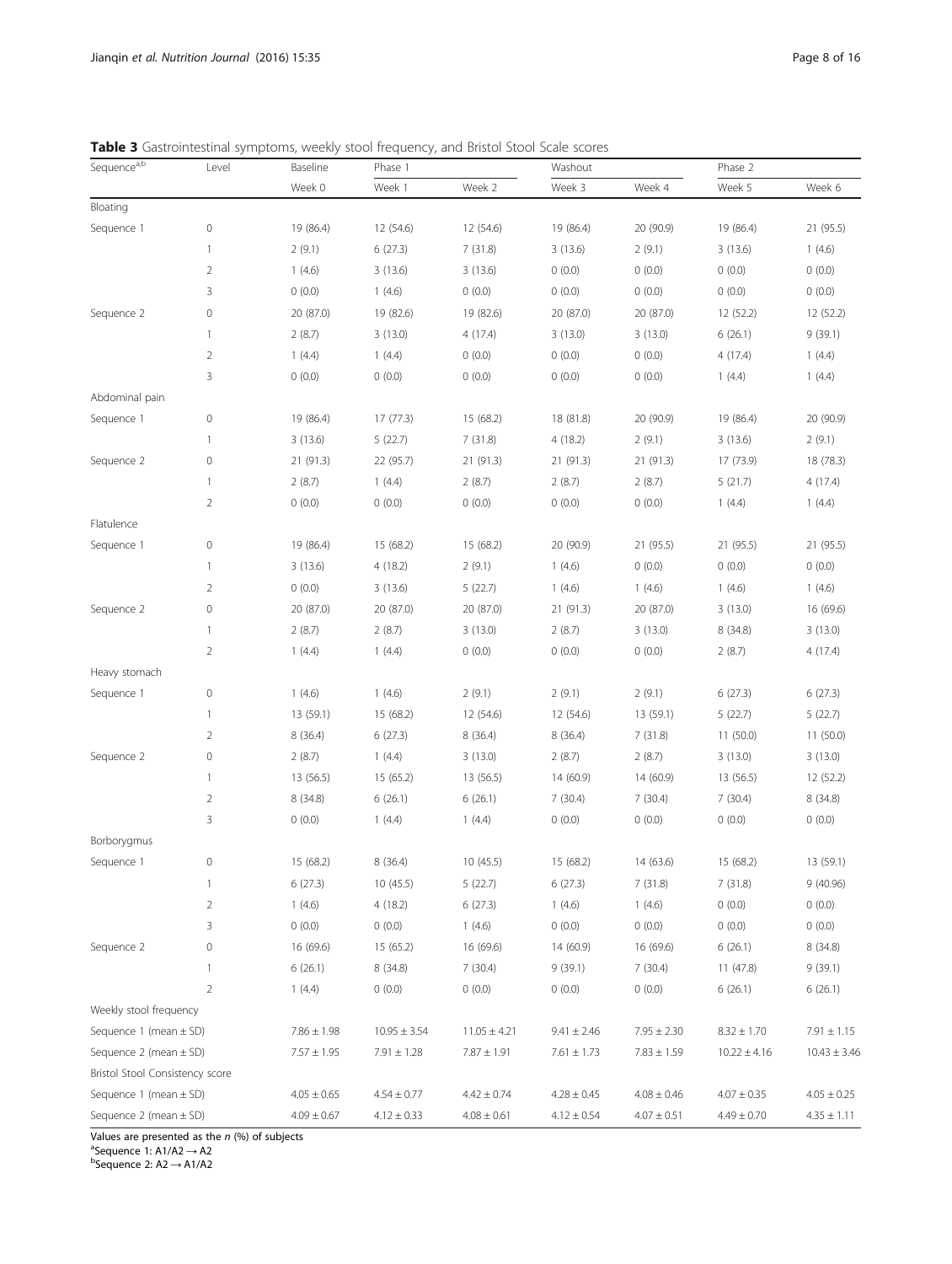| Outcome                                                                        | Effect <sup>a,b</sup> |           | Estimate (log odds ratio) <sup>c</sup> | <b>SE</b>                                                                                                                                                                                                                                                                                                             | 95 % confidence limit | $P$ -value <sup>d</sup> |              |
|--------------------------------------------------------------------------------|-----------------------|-----------|----------------------------------------|-----------------------------------------------------------------------------------------------------------------------------------------------------------------------------------------------------------------------------------------------------------------------------------------------------------------------|-----------------------|-------------------------|--------------|
|                                                                                |                       |           |                                        |                                                                                                                                                                                                                                                                                                                       | Lower                 | Upper                   |              |
| Bloating                                                                       | Sequence 1 vs. 2      |           | 0.0522                                 | 0.8788                                                                                                                                                                                                                                                                                                                | $-1.6701$             | 1.7745                  | 0.9526       |
|                                                                                | Sequence 1            | W1 vs. BL | 1.7527                                 | 0.6363                                                                                                                                                                                                                                                                                                                | 0.5055                | 2.9999                  | 0.0059       |
| <b>SIG</b> T Encels of sequence, anne, and macrition on gasaomassanar symptoms |                       | W2 vs. BL | 1.6511                                 | 0.6742                                                                                                                                                                                                                                                                                                                | 0.3297                | 2.9724                  | 0.0143       |
|                                                                                |                       | W3 vs. BL | $-0.051$                               | 0.5686                                                                                                                                                                                                                                                                                                                | $-1.1655$             | 1.0635                  | 0.9285       |
|                                                                                |                       | W4 vs. BL | $-0.496$                               | 0.8014                                                                                                                                                                                                                                                                                                                | $-2.0667$             | 1.0748                  | 0.536        |
|                                                                                |                       | W5 vs. BL | $-0.051$                               | 0.7783                                                                                                                                                                                                                                                                                                                | $-1.5765$             | 1.4745                  | 0.9477       |
|                                                                                |                       | W6 vs. BL | $-1.2279$                              | 1.2429                                                                                                                                                                                                                                                                                                                | $-3.6639$             | 1.2082                  | 0.3232       |
|                                                                                | Sequence 2            | W1 vs. BL | 0.3289                                 | 0.5601                                                                                                                                                                                                                                                                                                                | $-0.7689$             | 1.4267                  | 0.5571       |
|                                                                                |                       | W2 vs. BL | 0.2792                                 | 0.5768                                                                                                                                                                                                                                                                                                                | $-0.8513$             | 1.4097                  | 0.6283       |
|                                                                                |                       | W3 vs. BL | $-0.0479$                              | 0.5305                                                                                                                                                                                                                                                                                                                | $-1.0876$             | 0.9918                  | 0.928        |
|                                                                                |                       | W4 vs. BL | $-0.0479$                              | 0.5305                                                                                                                                                                                                                                                                                                                | $-1.0876$             | 0.9918                  | 0.928        |
|                                                                                |                       | W5 vs. BL | 1.9572                                 | 0.6713                                                                                                                                                                                                                                                                                                                | 0.6415                | 3.2729                  | 0.0036       |
|                                                                                |                       | W6 vs. BL | 1.7308                                 | 0.6743                                                                                                                                                                                                                                                                                                                | 0.4092                | 3.0525                  | 0.0103       |
| Abdominal pain                                                                 | Sequence 1 vs. 2      |           | 0.5028                                 | 0.9654                                                                                                                                                                                                                                                                                                                | $-1.3893$             | 2.3949                  | 0.6025       |
|                                                                                | Sequence 1            | W1 vs. BL | 0.6221                                 | 0.6176                                                                                                                                                                                                                                                                                                                | $-0.5884$             | 1.8325                  | 0.3138       |
|                                                                                |                       | W2 vs. BL | 1.0837                                 | 0.5145                                                                                                                                                                                                                                                                                                                | 0.0754                | 2.092                   | 0.0352       |
|                                                                                |                       | W3 vs. BL | 0.3417                                 | 0.5903                                                                                                                                                                                                                                                                                                                | $-0.8152$             | 1.4987                  | 0.5626       |
|                                                                                |                       | W4 vs. BL | $-0.4568$                              | 0.4501                                                                                                                                                                                                                                                                                                                | $-1.339$              | 0.4255                  | 0.3103       |
|                                                                                |                       | W5 vs. BL | $\circ$                                | 0.5458                                                                                                                                                                                                                                                                                                                | $-1.0698$             | 1.0698                  | $\mathbf{1}$ |
|                                                                                |                       | W6 vs. BL | $-0.4568$                              | 0.4501                                                                                                                                                                                                                                                                                                                | $-1.339$              | 0.4255                  | 0.3103       |
|                                                                                | Sequence 2            | W1 vs. BL | $-0.735$                               | 1.3002                                                                                                                                                                                                                                                                                                                | $-3.2834$             | 1.8134                  | 0.5719       |
|                                                                                |                       | W2 vs. BL | 0                                      | 1.0937                                                                                                                                                                                                                                                                                                                | $-2.1436$             | 2.1436                  | 1            |
|                                                                                |                       | W3 vs. BL | 0                                      | 1.0937                                                                                                                                                                                                                                                                                                                | $-2.1436$             | 2.1436                  | $\mathbf{1}$ |
|                                                                                |                       | W4 vs. BL | 0                                      | 1.0937                                                                                                                                                                                                                                                                                                                | $-2.1436$             | 2.1436                  | $\mathbf{1}$ |
|                                                                                |                       | W5 vs. BL | 1.3386                                 | 0.9439                                                                                                                                                                                                                                                                                                                | $-0.5114$             | 3.1886                  | 0.1562       |
|                                                                                |                       | W6 vs. BL | 1.1058                                 | 0.8062                                                                                                                                                                                                                                                                                                                | $-0.4742$             | 2.6859                  | 0.1702       |
| Flatulence                                                                     | Sequence 1 vs. 2      |           | $\circ$                                | 0.8711                                                                                                                                                                                                                                                                                                                | $-1.7074$             | 1.7074                  | $\mathbf{1}$ |
|                                                                                | Sequence 1            | W1 vs. BL | 1.0987                                 | 0.471                                                                                                                                                                                                                                                                                                                 | 0.1756                | 2.0218                  | 0.0197       |
|                                                                                |                       | W2 vs. BL | 1.2275                                 | 0.461                                                                                                                                                                                                                                                                                                                 | 0.324                 | 2.131                   | 0.0078       |
|                                                                                |                       | W3 vs. BL | $-0.3793$                              | 0.8025<br>$-1.9521$<br>1.2459<br>$-3.5384$<br>$-3.5384$<br>1.2459<br>1.2459<br>$-3.5384$<br>0.5227<br>$-1.0244$<br>0.5296<br>$-1.0874$<br>0.4293<br>$-1.3325$<br>0.5296<br>$-1.0874$<br>0.4748<br>0.5457<br>0.541<br>0.1336<br>0.5364<br>$-0.9091$<br>0.2897<br>$-0.829$<br>0.3705<br>$-0.8197$<br>0.308<br>$-0.6972$ | 1.1936                | 0.6365                  |              |
|                                                                                |                       | W4 vs. BL | $-1.0965$                              |                                                                                                                                                                                                                                                                                                                       |                       | 1.3454                  | 0.3788       |
|                                                                                |                       | W5 vs. BL | $-1.0965$                              |                                                                                                                                                                                                                                                                                                                       |                       | 1.3454                  | 0.3788       |
|                                                                                |                       | W6 vs. BL | $-1.0965$                              |                                                                                                                                                                                                                                                                                                                       |                       | 1.3454                  | 0.3788       |
|                                                                                | Sequence 2            | W1 vs. BL | 0                                      |                                                                                                                                                                                                                                                                                                                       |                       | 1.0244                  | $\mathbf{1}$ |
|                                                                                |                       | W2 vs. BL | $-0.0494$                              |                                                                                                                                                                                                                                                                                                                       |                       | 0.9885                  | 0.9256       |
|                                                                                |                       | W3 vs. BL | $-0.4911$                              |                                                                                                                                                                                                                                                                                                                       |                       | 0.3502                  | 0.2526       |
|                                                                                |                       | W4 vs. BL | $-0.0494$                              |                                                                                                                                                                                                                                                                                                                       |                       | 0.9885                  | 0.9256       |
|                                                                                |                       | W5 vs. BL | 1.5444                                 |                                                                                                                                                                                                                                                                                                                       |                       | 2.6141                  | 0.0047       |
|                                                                                |                       | W6 vs. BL | 1.1939                                 |                                                                                                                                                                                                                                                                                                                       |                       | 2.2542                  | 0.0273       |
| Heavy stomach                                                                  | Sequence 1 vs. 2      |           | 0.1422                                 |                                                                                                                                                                                                                                                                                                                       |                       | 1.1935                  | 0.791        |
|                                                                                | Sequence 1            | W1 vs. BL | $-0.2612$                              |                                                                                                                                                                                                                                                                                                                       |                       | 0.3067                  | 0.3673       |
|                                                                                |                       | W2 vs. BL | $-0.0935$                              |                                                                                                                                                                                                                                                                                                                       |                       | 0.6326                  | 0.8007       |
|                                                                                |                       | W3 vs. BL | $-0.0935$                              |                                                                                                                                                                                                                                                                                                                       |                       | 0.5102                  | 0.7614       |

<span id="page-8-0"></span>Table 4 Effects of sequence, time, and intervention on gastrointestinal symptoms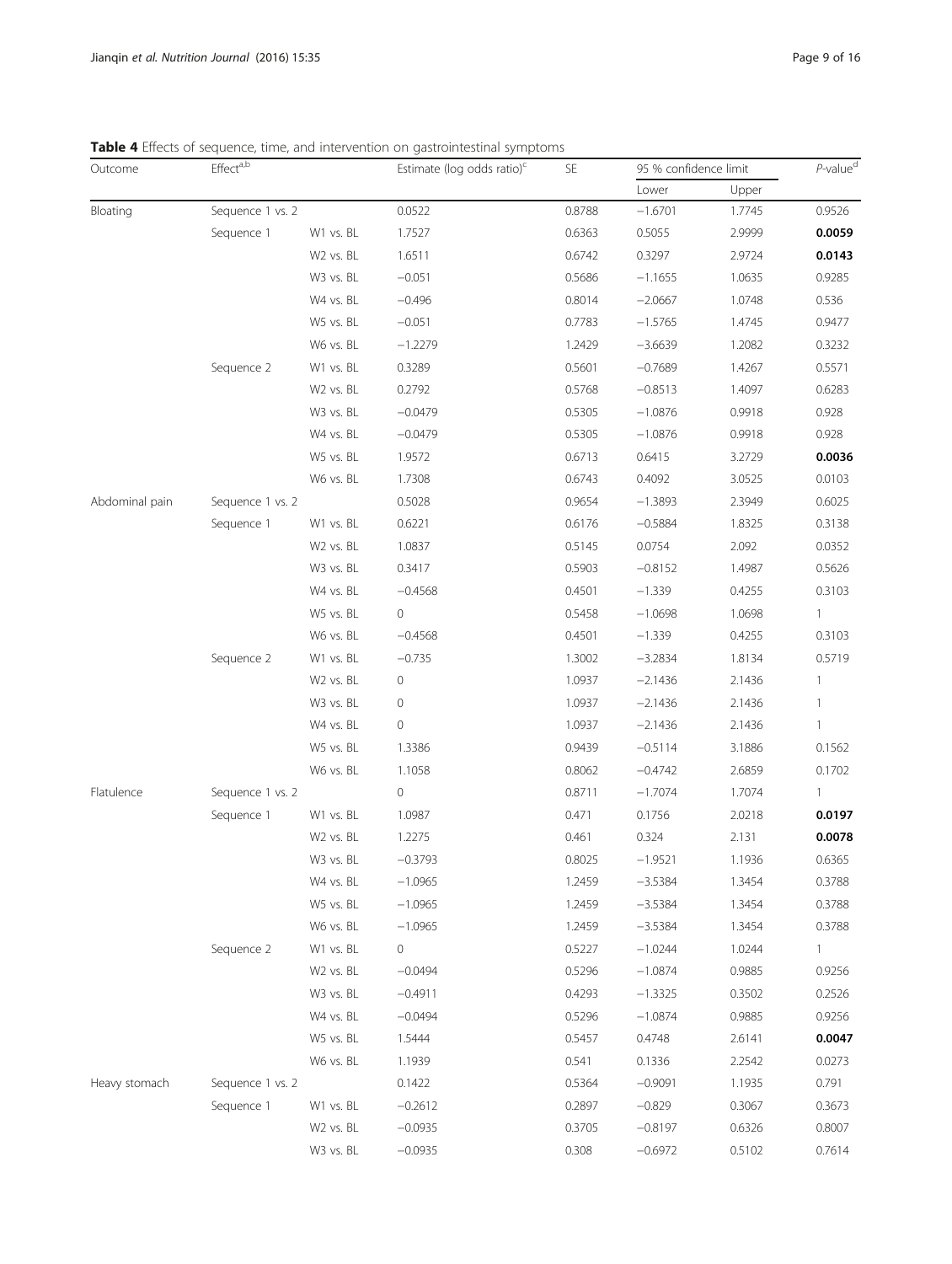Table 4 Effects of sequence, time, and intervention on gastrointestinal symptoms (Continued)

|             |                  | W4 vs. BL             | $-0.2295$   | 0.3383 | $-0.8925$ | 0.4334 | 0.4974   |
|-------------|------------------|-----------------------|-------------|--------|-----------|--------|----------|
|             |                  | W5 vs. BL             | $-0.0587$   | 0.3931 | $-0.8292$ | 0.7117 | 0.8812   |
|             |                  | W6 vs. BL             | $-0.0587$   | 0.3928 | $-0.8286$ | 0.7111 | 0.8811   |
|             | Sequence 2       | W1 vs. BL             | 0.0167      | 0.3576 | $-0.6841$ | 0.7176 | 0.9627   |
|             |                  | W2 vs. BL             | $-0.215$    | 0.3906 | $-0.9806$ | 0.5507 | 0.5821   |
|             |                  | W3 vs. BL             | $-0.1475$   | 0.3687 | $-0.8702$ | 0.5752 | 0.6891   |
|             |                  | W4 vs. BL             | $-0.1475$   | 0.3717 | $-0.8761$ | 0.5811 | 0.6915   |
|             |                  | W5 vs. BL             | $-0.2664$   | 0.5159 | $-1.2776$ | 0.7448 | 0.6056   |
|             |                  | W6 vs. BL             | $-0.1131$   | 0.5352 | $-1.1621$ | 0.9358 | 0.8326   |
| Borborygmus | Sequence 1 vs. 2 |                       | 0.0635      | 0.6389 | $-1.1887$ | 1.3157 | 0.9208   |
|             | Sequence 1       | W1 vs. BL             | 1.337       | 0.4883 | 0.3799    | 2.2941 | 0.0062   |
|             |                  | W <sub>2</sub> vs. BL | 1.4152      | 0.5307 | 0.3751    | 2.4553 | 0.0077   |
|             |                  | W3 vs. BL             | $\mathbf 0$ | 0.4311 | $-0.845$  | 0.845  |          |
|             |                  | W4 vs. BL             | 0.1847      | 0.456  | $-0.7092$ | 1.0785 | 0.6856   |
|             |                  | W5 vs. BL             | $-0.0619$   | 0.4887 | $-1.0198$ | 0.896  | 0.8993   |
|             |                  | W6 vs. BL             | 0.2874      | 0.5223 | $-0.7362$ | 1.311  | 0.5821   |
|             | Sequence 2       | W1 vs. BL             | 0.1243      | 0.3335 | $-0.5293$ | 0.7779 | 0.7094   |
|             |                  | W2 vs. BL             | $-0.0606$   | 0.2848 | $-0.6189$ | 0.4977 | 0.8315   |
|             |                  | W3 vs. BL             | 0.2951      | 0.2606 | $-0.2157$ | 0.8058 | 0.2575   |
|             |                  | W4 vs. BL             | $-0.0606$   | 0.399  | $-0.8426$ | 0.7214 | 0.8793   |
|             |                  | W5 vs. BL             | 2.064       | 0.4595 | 1.1634    | 2.9647 | < 0.0001 |
|             |                  | W6 vs. BL             | 1.7846      | 0.4922 | 0.8199    | 2.7494 | 0.0003   |

 ${}^{a}$ Sequence 1: A1/A2  $\rightarrow$  A2

 $b$ Sequence 2: A2  $\rightarrow$  A1/A2

<sup>c</sup>Baseline – specified visit

<sup>d</sup>Values in bold are statistically significant at  $P < 0.05$ 

SE standard error, BL baseline, W week

significant increases in gastrointestinal transit times (see Additional file [2\)](#page-14-0) as well as significant increases in serum IL-4, IgE and log IgG1 and decreases in fecal SCFAs (see Additional file [3\)](#page-14-0).

## Adverse events

Thirteen episodes of diarrhea were reported in 10 (22.2 %) of 45 subjects. Eight events occurring in five subjects were considered related to consumption of milk containing both β-casein types, three events in three subjects were considered related to milk containing the A2 β-casein type, and two events in two subjects were considered unrelated to the interventions. Other adverse events included cough and cold in three and two subjects, respectively, but these were not considered related to the interventions.

## **Discussion**

For this study, we hypothesized that consumption of milk containing A1 β-casein would result in an increase in systemic inflammation (as characterized by serum biomarkers of inflammation) and be associated with

gastrointestinal disorders similar to those of lactose intolerance in a cohort of subjects with perceived or confirmed lactose intolerance. We also hypothesized that elimination of the A1 β-casein type by providing subjects with milk that only contained the A2 β-casein type would avoid these effects of A1 β-casein. Consistent with our hypothesis, this crossover study revealed that consumption of the milk containing A1 β-casein was associated with greater gastrointestinal symptoms, higher concentrations of inflammation-related biomarkers and lower total fecal short-chain fatty acids, longer transit time, and longer responses and increased error rates on the SCIT compared with milk containing only the A2 βcasein type. Compositionally, the two products were nearly identical, except for the β-casein content where one contained only the A2 β-casein type while the ratio of the A1 and A2 β-casein types was 40:60 in milk containing both types (approximately 400 and 600 mg per 100 mL of milk).

The observation that milk containing both types of β-casein increased serum IL-4 and other inflammatory markers are consistent with those reported by Ul Haq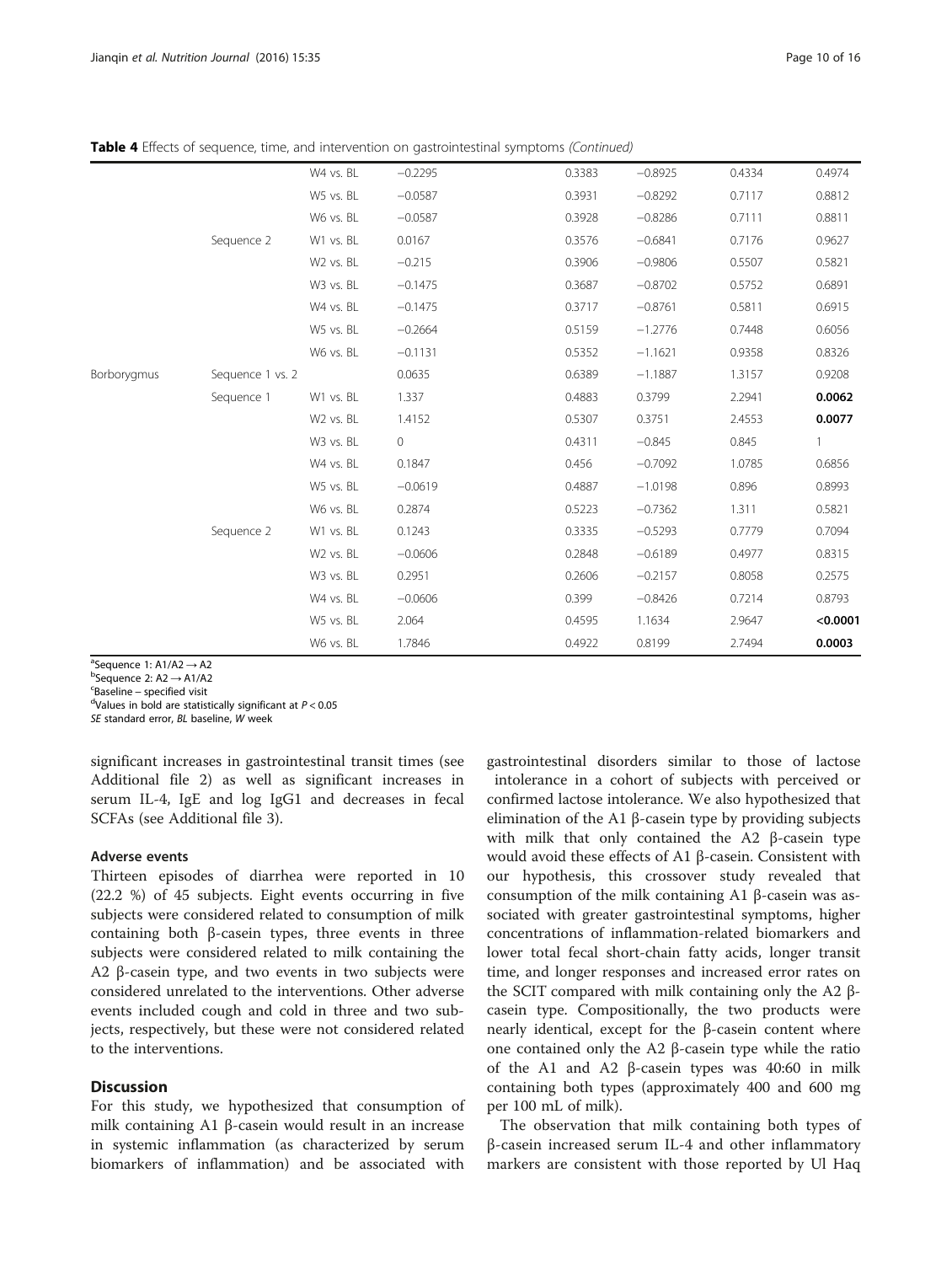<span id="page-10-0"></span>Table 5 Mixed-effects ANOVA of stool frequency and Bristol Stool Scale scores

| Outcome                         | Sequence <sup>a,b</sup> | Contrast              | Estimate <sup>c</sup> | $P$ -value <sup>d</sup> | $P$ -value <sup>e</sup> |
|---------------------------------|-------------------------|-----------------------|-----------------------|-------------------------|-------------------------|
| Stool frequency                 | Sequence 1              | W1 vs. BL             | $3.09 \pm 3.05$       | < 0.0001                |                         |
|                                 |                         | W <sub>2</sub> vs. BL | $3.18 \pm 3.79$       | < 0.0001                |                         |
|                                 |                         | W3 vs. BL             | $1.55 \pm 2.32$       | 0.0127                  |                         |
|                                 |                         | W4 vs. BL             | $0.09 \pm 2.11$       | 0.8828                  |                         |
|                                 |                         | W5 vs. BL             | $0.45 \pm 1.97$       | 0.4613                  |                         |
|                                 |                         | W6 vs. BL             | $0.05 \pm 1.96$       | 0.9412                  |                         |
|                                 | Sequence 2              | W1 vs. BL             | $0.35 \pm 1.53$       | 0.5642                  | < 0.001                 |
|                                 |                         | W2 vs. BL             | $0.30 \pm 2.06$       | 0.6139                  | 0.003                   |
|                                 |                         | W3 vs. BL             | $0.04 \pm 2.10$       | 0.9425                  | 0.028                   |
|                                 |                         | W4 vs. BL             | $0.26 \pm 1.54$       | 0.6654                  | 0.759                   |
|                                 |                         | W5 vs. BL             | $2.65 \pm 3.83$       | < 0.0001                | 0.021                   |
|                                 |                         | W6 vs. BL             | $2.87 \pm 3.21$       | < 0.0001                | 0.001                   |
| Bristol Stool Consistency score | Sequence 1              | W1 vs. BL             | $0.49 \pm 0.86$       | 0.0031                  |                         |
|                                 |                         | W <sub>2</sub> vs. BL | $0.37 \pm 0.91$       | 0.0261                  |                         |
|                                 |                         | W3 vs. BL             | $0.23 \pm 0.65$       | 0.1588                  |                         |
|                                 |                         | W4 vs. BL             | $0.03 \pm 0.80$       | 0.8445                  |                         |
|                                 |                         | W5 vs. BL             | $0.03 \pm 0.62$       | 0.8753                  |                         |
|                                 |                         | W6 vs. BL             | $0.01 \pm 0.61$       | 0.9687                  |                         |
|                                 | Sequence 2              | W1 vs. BL             | $0.04 \pm 0.57$       | 0.818                   | 0.041                   |
|                                 |                         | W2 vs. BL             | $-L$ vs $\pm$ 0.67    | 0.9694                  | 0.120                   |
|                                 |                         | W3 vs. BL             | $0.04 \pm 0.72$       | 0.818                   | 0.344                   |
|                                 |                         | W4 vs. BL             | $-L$ vs $\pm$ 0.73    | 0.9084                  | 0.826                   |
|                                 |                         | W5 vs. BL             | $0.40 \pm 0.85$       | 0.0132                  | 0.097                   |
|                                 |                         | W6 vs. BL             | $0.26 \pm 1.14$       | 0.108                   | 0.358                   |

<sup>a</sup>Sequence 1: A1/A2  $\rightarrow$  A2 <sup>a</sup>Sequence 1: A1/A2 → A2<br><sup>b</sup>Sequence 2: A2 → A1/A2

<sup>b</sup>Sequence 2: A2 → A1/A2<br><sup>c</sup>Specified visit — baseline

 $c$ Specified visit – baseline (mean  $\pm$  standard deviation)

<sup>d</sup>Versus baseline; values in bold are statistically significant at  $P < 0.05$ 

<sup>e</sup>Versus sequence 1; values in bold are statistically significant at  $P < 0.05$ 

SD standard deviation, W week, BL baseline

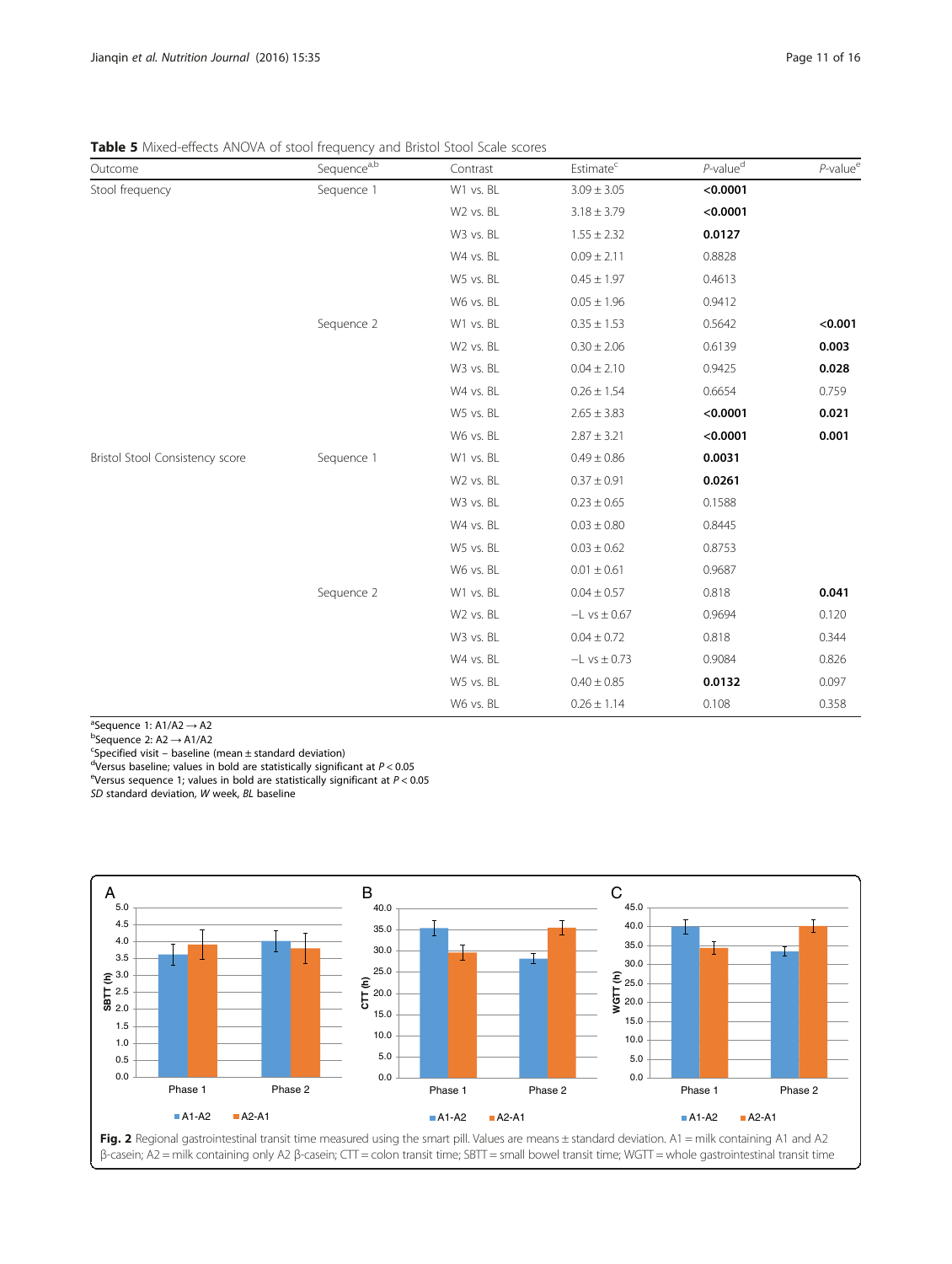<span id="page-11-0"></span>

et al. [[5\]](#page-14-0). They reported that A1-like types of β-casein (A1/A1 and A1/A2) induced inflammatory responses in the gastrointestinal tract of mice by activating the Th2 pathway, as illustrated by increases in myeloperoxidase, monocyte chemoattractant protein-1, antibodies (IgE, IgG, IgG1, and IgG2a), and Toll-like receptors 1 and 2, and increased leukocyte infiltration into the intestine [[5](#page-14-0)]. They also reported that these effects were driven by BCM-7 and BCM-5 [\[26\]](#page-14-0). This cytokine/immune response reported by Ul Haq et al. and observed in the present study is also consistent with the intolerance-type reactions associated with asthma and eczema [\[27\]](#page-15-0).

Consumption of milk containing both β-casein types was also associated with significantly lower SCFA concentrations than the consumption of milk containing only the A2 β-casein type. These results suggest that A1 β-casein consumption leads to reduced SCFA levels. SCFAs are fermentation products of gut biota [[28\]](#page-15-0) that have antiinflammatory effects [\[29, 30\]](#page-15-0) and enhance colonic cell function [\[31](#page-15-0)]. Accordingly, the consumption of A2 β-casein at the exclusion of A1 β-casein is expected to support

Table 6 Results of mixed-effects ANOVA for SCIT variables

| Variable                | Estimate <sup>a</sup> | SD      | $P$ -value $^{\rm b}$ |
|-------------------------|-----------------------|---------|-----------------------|
| Response time           | 8.5798                | 2.6605  | 0.0013                |
| Head mean response time | 10.8330               | 9.0995  | 0.2405                |
| Tail mean response time | 14.7353               | 6.4309  | 0.0270                |
| Error rate              | 1.759 %               | 0.496%  | 0.0004                |
| Head mean error rate    | 2.758 %               | 1.140 % | 0.0200                |
| Tail mean error rate    | 0.402 %               | 0.529%  | 0.4514                |
|                         |                       |         |                       |

<sup>a</sup>Least squares mean difference (A1/A2 – A2)<br><sup>b</sup>Values in bold are statistically cignificant at

 $b$ Values in bold are statistically significant at  $P < 0.05$ 

SD, standard deviation

microbial SCFA production, and hence avoid impairments in colonic health attributed to low SCFA production.

Gastrointestinal symptoms associated with the consumption of milk containing only the A2 β-casein type and milk containing only the A1 β-casein type (750 mL/day) were also evaluated in an 8-week crossover study conducted by Ho et al. [[20\]](#page-14-0). In that study, consumption of milk containing the A1 β-casein type was associated with significantly higher Bristol Stool Scale scores compared with consumption of milk containing the A2 β-casein type. Moreover, the abdominal pain score was significantly correlated with stool consistency when subjects consumed milk containing the A1 β-casein type ( $r = 0.520$ ,  $P = 0.001$ ) but not milk containing the A2 β-casein type (*r*  $= -0.13$ ,  $P = 0.43$ ). Similarly, we observed greater gastrointestinal symptom scores together with longer gastrointestinal transit times, softer stools, and diarrhea when the subjects consumed milk containing both β-casein types as compared with milk containing only the A2 β-casein type. The results of both studies provide evidence that consumption of milk containing the A1 β-casein type may adversely affect gastrointestinal function and that exclusion of this type may alleviate these symptoms.

The present study also revealed that consumption of milk containing both β-casein types was associated with longer gastrointestinal transit times, particularly CTT and WGTT than the consumption of milk containing only the A2 β-casein type. These results are consistent with those reported by Barnett et al. in a rodent model [[4\]](#page-14-0). They used titanium dioxide as a marker for gastrointestinal transit time. By contrast, a smart pill was used in the current study, and allowed us to obtain more accurate estimates of the total gastrointestinal transit time, as well as the transit times through specific regions of the intestine [\[32](#page-15-0)].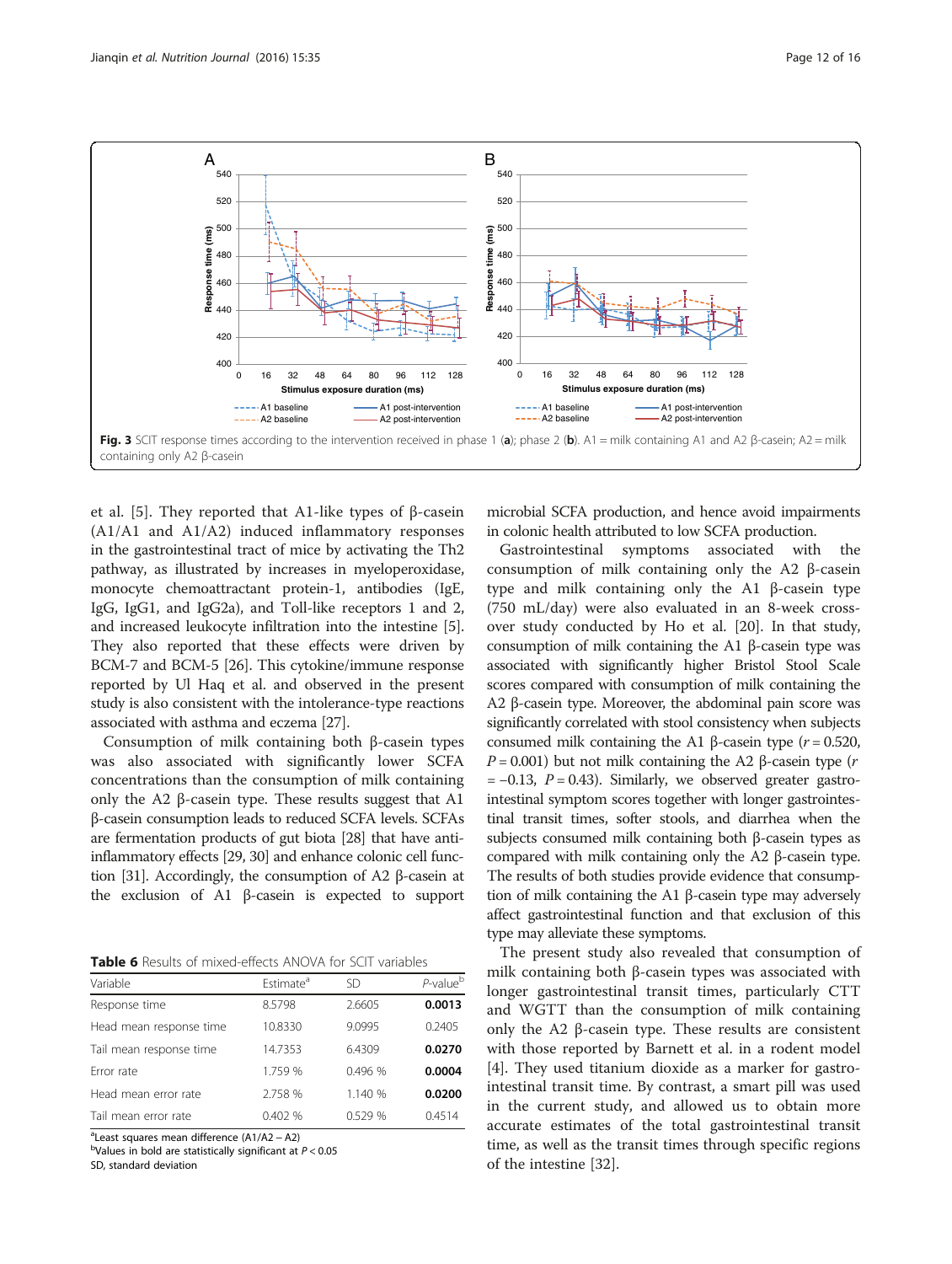<span id="page-12-0"></span>

The present study revealed that the consumption of milk containing only the A2 β-casein type was not associated with worsening of any of the evaluated variables, and the results obtained after 2 weeks of consumption were comparable with those at baseline (i.e., after a 2-week washout of dairy products). In other words, the A1 β-casein type, but not the A2 β-casein type, had a negative impact on gastrointestinal function.

Using the smart pill, we also observed an increase in small bowel inflammation when the subjects consumed milk containing both β-casein types as compared with the consumption of milk containing only the A2 β-casein type. These results are consistent with the changes in inflammation-related biomarkers. However, changes were not apparent in all of the subjects and the P-value was of borderline significance  $(P = 0.042)$ . It is possible that the intervention period was too short to elicit inflammation in many subjects. Therefore, these findings warrant further examination in a larger cohort or with a longer intervention time.

Finally, using the SCIT, we found that consumption of the milk containing both β-casein types was associated with small but highly significant increases in response time and error. The increases in response time were primarily found for the longer stimulus durations (the tail) while increases in error rate were largely restricted to the shorter stimulus durations (the head). This suggests that the consumption of milk containing both β-casein types is associated with reduced efficiency of preconscious automatic processing, but the longer stimulus duration-controlled processes help to reduce the deficit in processing efficiency at the cost of processing speed. This minor impairment of cognitive function can have a considerable impact in situations where rapid stimulus detection and/or rapid decision-making are required. This finding demonstrates that consumption of milk containing the A1 β-casein type affects more than just the gastrointestinal system; there are also effects on neural function. This finding is similar to the cognitive impairment observed in patients with undiagnosed celiac disease [[33](#page-15-0)], and its explanation may lie with the increases in

|  | <b>Table 7</b> Gastrointestinal transit time in subiects with or without lactose intolerance |  |  |  |  |  |  |
|--|----------------------------------------------------------------------------------------------|--|--|--|--|--|--|
|--|----------------------------------------------------------------------------------------------|--|--|--|--|--|--|

|                                 | Variable | Sequence 1 $(n = 22)^a$ |                  |                  | Sequence 2 $(n = 18)^{b}$ |           | <b>SD</b> | $P$ -value <sup>d</sup> |
|---------------------------------|----------|-------------------------|------------------|------------------|---------------------------|-----------|-----------|-------------------------|
|                                 |          | Phase 1                 | Phase 2          | Phase 1          | Phase 2                   |           |           |                         |
| Overall $(n = 40)$              | SBTT (h) | $3.62 \pm 1.46$         | $4.02 \pm 1.45$  | $3.90 \pm 1.85$  | $3.79 \pm 1.89$           | $-0.1997$ | 0.3704    | 0.593                   |
|                                 | CTT(h)   | $35.41 \pm 8.68$        | $28.23 \pm 5.50$ | $29.62 \pm 7.41$ | $35.51 \pm 6.92$          | 6.6173    | 1.2916    | < 0.0001                |
|                                 | WGTT (h) | $39.95 \pm 8.45$        | $33.41 \pm 5.68$ | $34.36 \pm 6.90$ | $40.14 \pm 6.81$          | 6.2673    | 1.3568    | < 0.0001                |
| Lactose intolerant ( $n = 19$ ) | SBTT (h) | $3.28 \pm 1.31$         | $4.05 \pm 1.67$  | $3.81 \pm 1.16$  | $4.33 \pm 1.79$           | $-0.1262$ | 0.495     | 0.8018                  |
|                                 | CTT(h)   | $31.01 \pm 5.92$        | $27.10 \pm 3.74$ | $29.06 \pm 6.17$ | $32.64 \pm 5.85$          | 3.7462    | 1.3089    | 0.0108                  |
|                                 | WGTT (h) | $35.40 \pm 5.61$        | $32.72 \pm 3.16$ | $33.84 \pm 6.04$ | $37.85 \pm 6.03$          | 3.3441    | 1.3849    | 0.0273                  |
| Lactose tolerant $(n = 21)$     | SBTT (h) | $3.81 \pm 1.55$         | $4.00 \pm 1.37$  | $4.07 \pm 2.82$  | $3.27 \pm 1.93$           | $-0.4985$ | 0.5583    | 0.3831                  |
|                                 | CTT(h)   | $37.92 \pm 9.17$        | $28.87 \pm 6.33$ | $30.66 \pm 9.95$ | $40.60 \pm 6.23$          | 9.494     | 2.1656    | 0.0003                  |
|                                 | WGTT (h) | $42.55 \pm 8.85$        | $33.80 \pm 6.80$ | $35.48 \pm 8.89$ | $44.57 \pm 6.36$          | 8.9262    | 2.2947    | 0.0010                  |

 ${}^{a}$ Sequence 1: A1/A2  $\rightarrow$  A2<br>bSequence 2: A2  $\rightarrow$  A1/A2

 $b$ Sequence 2: A2  $\rightarrow$  A1/A2

<sup>c</sup>Least squares mean difference (A1/A2 – A2)

<sup>d</sup>Values in bold are statistically significant at  $P < 0.05$ 

SD standard deviation, SBTT small bowel transit time, CTT colonic transit time, WGTT whole gastrointestinal transit time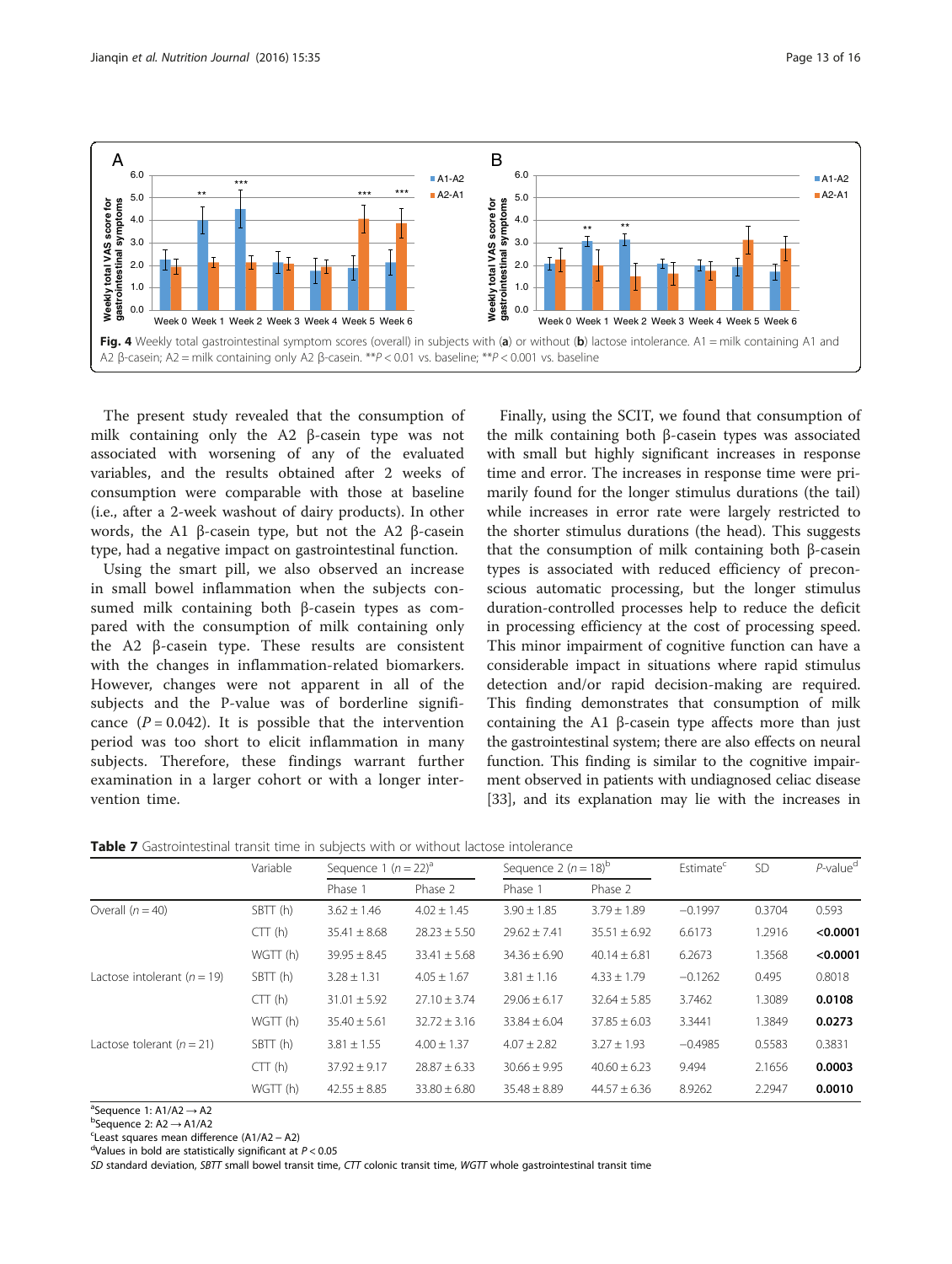serum inflammation-related markers associated with the consumption of milk containing both β-casein types relative to milk containing only the A2 β-casein type. Elevated levels of circulating inflammatory markers have been linked to significant impairments in memory, attention, executive function and processing speed, even after controlling for age and other healthrelated factors [\[34](#page-15-0)–[37](#page-15-0)].

Many of the symptoms associated with the consumption of A1 β-casein type are also associated with lactose intolerance [[38\]](#page-15-0). It is notable that lactose intolerance or lactose malabsorption is comorbid to intestinal inflammation. Therefore, it is feasible that some people with perceived lactose intolerance may actually show adverse responses to the A1 β-casein type and peptides formed by its proteolysis [[39](#page-15-0), [40](#page-15-0)].

In the present study, the subjects underwent urinary galactose tests and about half of the subjects yielded positive results for lactose intolerance. Therefore, we compared the effects of both milk products on the severity of gastrointestinal symptoms and gastrointestinal transit times between subjects with lactose intolerance and subjects with lactose tolerance. Intriguingly, we found that the consumption of milk containing both βcasein types was associated with significant increases in both symptom severity and gastrointestinal transit times in both groups of subjects compared with baseline values. Notably, the observed changes were numerically greater in lactose intolerant subjects than in lactose tolerant subjects. By contrast, the consumption of milk containing only the A2 β-casein type did not increase gastrointestinal symptoms compared with the baseline values obtained after a 2-week washout period. Meanwhile, the increases in gastrointestinal transit times associated with the consumption of milk containing both βcasein types were slightly smaller in lactose intolerant subjects than in lactose tolerant subjects. However, the consumption of milk containing the A2 β-casein type was not associated with marked differences in gastrointestinal transit time between the lactose intolerant and lactose tolerant subjects. These findings suggest that some of the adverse gastrointestinal effects of dairy products may be due to the consumption of dairy containing A1 β-casein [\[39, 40](#page-15-0)]. This is because the consumption of milk containing A2 β-casein did not worsen these symptoms in lactose intolerant subjects relative to the baseline values after a washout or compared with the symptoms in lactose tolerant subjects. Both milk products contained equal amounts of lactose (4.8 %), which reinforces the concept that the differences in outcomes were driven by the presence or absence of A1 β-casein.

Several studies have revealed associations between A1 β-casein/BCM-7 and neurological problems, such as autism [\[41](#page-15-0)–[44\]](#page-15-0) and schizophrenia [[45](#page-15-0)–[49](#page-15-0)]. It has also been reported that elevated BCM-7 immunoreactivity is associated with delayed psychomotor development in infants [[50](#page-15-0)]. The present data imply that A1 β-casein and its peptide derivatives also affect information processing in the brain. It has also been demonstrated that food-derived opioid peptides have a variety of direct effects on neural cells, including the expression of genes involved in redox and methylation processes, and epigenetic regulation [[19\]](#page-14-0). It was postulated that milk-derived peptides may induce inflammation and systemic oxidation, including in the central nervous system [\[19](#page-14-0)], and these effects might impact on development or information processing. Further studies are necessary to confirm these effects and elucidate the underlying pathway.

Some limitations warrant mention. First, the smart pill was not used at baseline, so it is not possible to determine whether milk containing only the A2 β-casein type influenced gastrointestinal transit time beyond the effects of washing out of dairy products. Second, the duration of each intervention period (2 weeks) may have been too short to elicit changes in some biomarkers or local inflammation. Therefore, longer interventions may be necessary to provide more reliable estimates of the effects of milk containing both β-casein types, as well as the beneficial effects of milk containing the A2 β-casein type on gastrointestinal function. Third, we used milk containing both the A1 and A2 β-casein types  $(40:60)$ , because milk containing only the A1 β-casein type was unavailable. However, as the A2 β-casein type is thought to be "inert" in terms of opiate receptor agonism [\[4](#page-14-0)], the presence of A2 β-casein is unlikely to confound the effects or may alleviate the potentially deleterious effects of the A1 βcasein type. Finally, this study focused solely on gastrointestinal symptoms, so any additional effects of the investigated products could not be tested.

#### Conclusions

In conclusion, this study has demonstrated that consumption of milk containing A1 β-casein in addition to A2 βcasein worsens gastrointestinal symptoms, increases gastrointestinal transit time, increases serum inflammation markers, lowers total fecal SCFA content, slows cognitive processing speed and decreases processing accuracy compared with the baseline values. Consumption of milk containing only A2 β-casein did not adversely affect these variables, indicating that the changes observed with milk containing both β-casein types were attributable to the presence of A1 β-casein. Furthermore, consumption of milk containing both types was associated with greater worsening of gastrointestinal symptoms and gastrointestinal transit time in lactose intolerant subjects than in lactose tolerant subjects, whereas milk containing only A2 β-casein did not exacerbate these symptoms in lactose intolerant subjects. These results suggest that the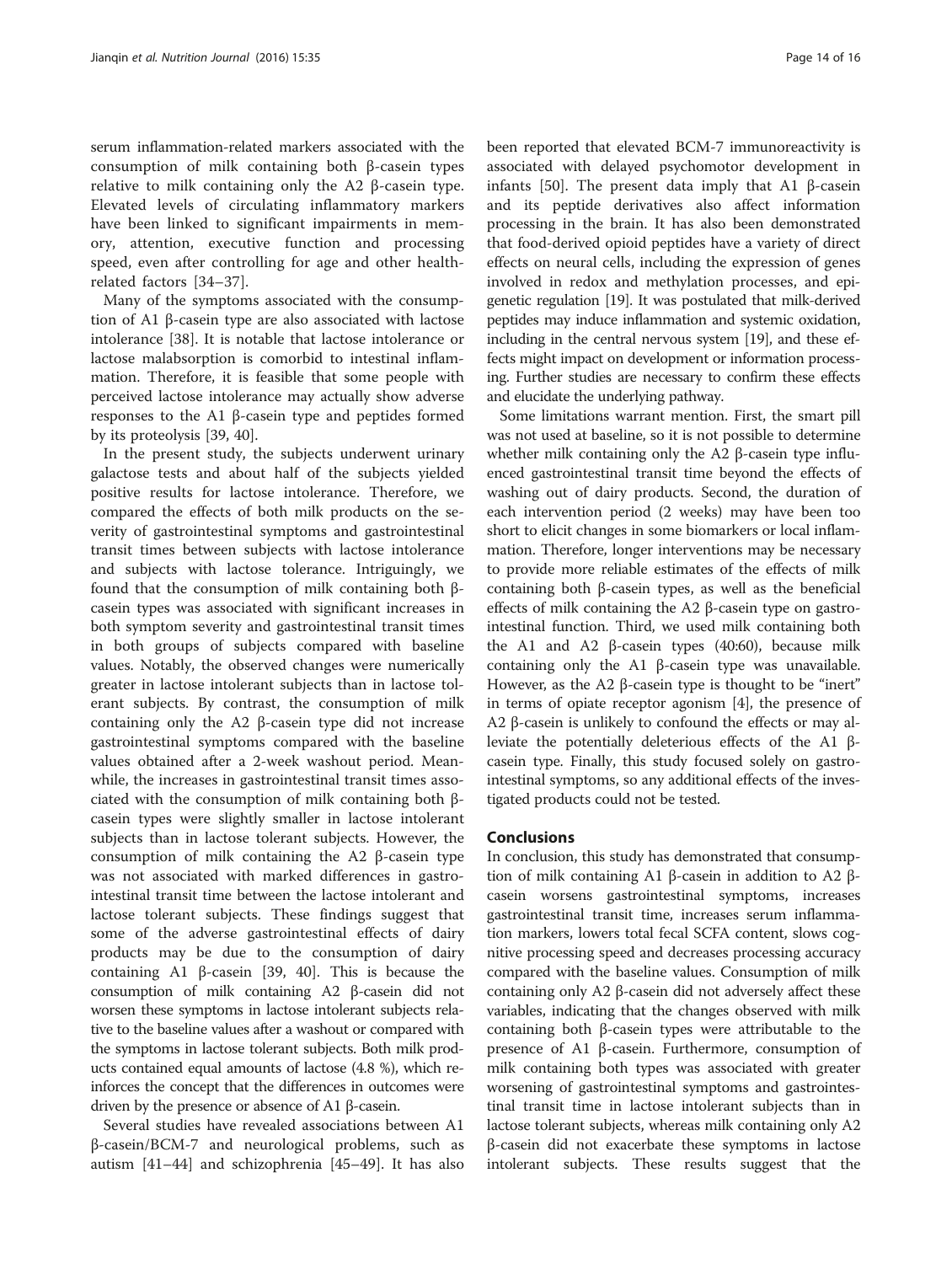<span id="page-14-0"></span>exacerbation of gastrointestinal symptoms associated with milk in lactose intolerant subjects may be related to A1 βcasein rather than lactose per se.

## Additional files

[Additional file 1:](dx.doi.org/10.1186/s12937-016-0147-z) Exclusion criteria, Laboratory tests, Adverse event codes. (PDF 1.39 mb)

[Additional file 2:](dx.doi.org/10.1186/s12937-016-0147-z) Regional gastrointestinal transit times according to the product type in lactose intolerant and lactose intolerant subjects. (PDF 469 kb)

[Additional file 3:](dx.doi.org/10.1186/s12937-016-0147-z) Blood and fecal laboratory tests according to the product type in lactose intolerant and lactose intolerant subjects. (PDF 507 kb)

#### **Abbreviations**

BCM: β-casomorphin; CTT: colonic transit time; ECG: electrocardiogram; PD3: post-dairy digestive discomfort; SCFA: short-chain fatty acid; SCIT: Subtle Cognitive Impairment Test; SBTT: small bowel transit time; WGTT: whole gastrointestinal transit time.

#### Competing interests

AJC is an employee of The a2 Milk Company Limited. The other authors have no competing interest to declare.

#### Authors' contributions

SJ was the lead investigator and helped design the study; XL analyzed the gastrointestinal VAS and serum variables; XL evaluated the data obtained using the smart pills; GY supervised the collection of cognitive data and contributed to data interpretation, helped write manuscript, and approved the final version of the manuscript; JN performed statistical analyses; AJC conceived and designed the study, selected variables of interest, and contributed to the manuscript, but was not involved in performing the study or data analyses. All authors have read and approved the final manuscript.

#### Acknowledgments

This study was funded by The a2 Milk Company Limited. The authors thank Malav Trivedi, PhD (Nova Southeastern University) for providing technical support around methodologies, and Nicholas D. Smith, PhD (Edanz Group Limited), for medical writing support, which was funded by The a2 Milk Company Limited. The authors would also like to acknowledge the assistance of the clinical research organization S.P.R.I.M. China (Shanghai) Consulting Co., Ltd. for conducting the clinical trial.

#### Author details

<sup>1</sup>Clinical Nutrition Center, Huadong Hospital affiliated to Fudan University, Shanghai, China. <sup>2</sup>Department of Gastroenterology, Xin Hua Hospital affiliated to Shanghai Jiao Tong University School of Medicine, Shanghai, China. <sup>3</sup> Endoscopic Center, Shanghai International Medicine Center, Shanghai, China. <sup>4</sup> Department of Gastroenterology, Central Clinical School, The Alfred Centre, Monash University, Melbourne, VIC, Australia. <sup>5</sup>School of Health Sciences, RMIT University, Bundoora, VIC, Australia. <sup>6</sup>S.P.R.I.M. China (Shanghai) Consulting Co., Ltd., Shanghai, China. <sup>7</sup>The a2 Milk Company Limited, Auckland, New Zealand.

### Received: 17 November 2015 Accepted: 14 March 2016 Published online: 02 April 2016

#### References

- 1. Andiran F, Dayi S, Mete E. Cows milk consumption in constipation and anal fissure in infants and young children. J Paediatr Child Health. 2003;39:329–31.
- 2. Daher S, Tahan S, Sole D, Naspitz CK, Da Silva Patricio FR, Neto UF, et al. Cow's milk protein intolerance and chronic constipation in children. Pediatr Allergy Immunol. 2001;12:339–42.
- Defilippi C, Gomez E, Charlin V, Silva C. Inhibition of small intestinal motility by casein: a role of beta casomorphins? Nutrition. 1995;11:751–4.
- Barnett MP, McNabb WC, Roy NC, Woodford KB, Clarke AJ. Dietary A1 beta-casein affects gastrointestinal transit time, dipeptidyl peptidase-4

activity, and inflammatory status relative to A2 beta-casein in Wistar rats. Int J Food Sci Nutr. 2014; doi[:10.3109/09637486.2014.898260](http://dx.doi.org/10.3109/09637486.2014.898260).

- 5. Ul Haq MR, Kapila R, Sharma R, Saliganti V, Kapila S. Comparative evaluation of cow beta-casein variants (A1/A2) consumption on Th2-mediated inflammatory response in mouse gut. Eur J Nutr. 2014;53:1039–49.
- 6. Haq MR, Kapila R, Sharma R, Saliganti V, Kapila S. Comparative evaluation of cow beta-casein variants (A1/A2) consumption on Th-mediated inflammatory response in mouse gut. Eur J Nutr. 2013; doi[:10.1007/s00394-013-0606-7](http://dx.doi.org/10.1007/s00394-013-0606-7).
- 7. Holmer-Jensen J, Karhu T, Mortensen LS, Pedersen SB, Herzig KH, Hermansen K. Differential effects of dietary protein sources on postprandial low-grade inflammation after a single high fat meal in obese non-diabetic subjects. Nutr J. 2011;10:115.
- 8. Jinsmaa Y, Yoshikawa M. Enzymatic release of neocasomorphin and beta-casomorphin from bovine beta-casein. Peptides. 1999;20:957–62.
- 9. Becker A, Hempel G, Grecksch G, Matthies H. Effects of beta-casomorphin derivatives on gastrointestinal transit in mice. Biomed Biochim Acta. 1990;49:1203–7.
- 10. Mihatsch WA, Franz AR, Kuhnt B, Hogel J, Pohlandt F. Hydrolysis of casein accelerates gastrointestinal transit via reduction of opioid receptor agonists released from casein in rats. Biol Neonate. 2005;87:160–3.
- 11. Schulte-Frohlinde E, Schmid R, Brantl V, Schusdziarra V. Effect of bovine β-casomorphin-4-amide on gastrointestinal transit and pancreatic endocrine function in man. In: Brantl V, Teschemacher H, editors. b-casomorphins and related peptides: recent developments. New York: VCH Weinheim; 1994. p. 155–60.
- 12. Daniel H, Vohwinkel M, Rehner G. Effect of casein and beta-casomorphins on gastrointestinal motility in rats. J Nutr. 1990;120:252–7.
- 13. Claustre J, Toumi F, Trompette A, Jourdan G, Guignard H, Chayvialle JA, et al. Effects of peptides derived from dietary proteins on mucus secretion in rat jejunum. Am J Physiol Gastrointest Liver Physiol. 2002;283:G521–8.
- 14. Trompette A, Claustre J, Caillon F, Jourdan G, Chayvialle JA, Plaisancie P. Milk bioactive peptides and beta-casomorphins induce mucus release in rat jejunum. J Nutr. 2003;133:3499–503.
- 15. Zoghbi S, Trompette A, Claustre J, El Homsi M, Garzon J, Jourdan G, et al. beta-Casomorphin-7 regulates the secretion and expression of gastrointestinal mucins through a mu-opioid pathway. Am J Physiol Gastrointest Liver Physiol. 2006;290:G1105–13.
- 16. Elitsur Y, Luk GD. Beta-casomorphin (BCM) and human colonic lamina propria lymphocyte proliferation. Clin Exp Immunol. 1991;85:493–7.
- 17. Kayser H, Meisel H. Stimulation of human peripheral blood lymphocytes by bioactive peptides derived from bovine milk proteins. FEBS Lett. 1996;383:18–20.
- 18. Brussow H. Nutrition, population growth and disease: a short history of lactose. Environ Microbiol. 2013;15:2154–61.
- 19. Trivedi MS, Shah JS, Al-Mughairy S, Hodgson NW, Simms B, Trooskens GA, et al. Food-derived opioid peptides inhibit cysteine uptake with redox and epigenetic consequences. J Nutr Biochem. 2014;25:1011–8.
- 20. Ho S, Woodford K, Kukuljan S, Pal S. Comparative effects of A1 versus A2 beta-casein on gastrointestinal measures: a blinded randomised cross-over pilot study. Eur J Clin Nutr. 2014; doi: [10.1038/ejcn.2014.127](http://dx.doi.org/10.1038/ejcn.2014.127).
- 21. Wang YG, Yan YS, Xu JJ, Du RF, Flatz SD, Kuhnau W, et al. Prevalence of primary adult lactose malabsorption in three populations of northern China. Human Genetics. 1984;67:103–6.
- 22. Yang J, Deng Y, Chu H, Cong Y, Zhao J, Pohl D, et al. Prevalence and presentation of lactose intolerance and effects on dairy product intake in healthy subjects and patients with irritable bowel syndrome. Clin Gastroenterol Hepatol. 2013;11:262–8.e1.
- 23. Zheng X, Chu H, Cong Y, Deng Y, Long Y, Zhu Y, et al. Self-reported lactose intolerance in clinic patients with functional gastrointestinal symptoms: prevalence, risk factors, and impact on food choices. Neurogastroenterol Motil. 2015;27:1138–46.
- 24. Hu D. China: dairy product quality as the new industry driver. Animal Production and Health Commission for Asia and The Pacific, FAO Regional Office for Asia and The Pacific, Bangkok. 2009. p. 22–43.
- 25. Bruce KM, Robinson SR, Smith JA, Yelland GW. Validity of a screening tool for detecting subtle cognitive impairment in the middle-aged and elderly. Clin Interv Aging. 2014;9:2165–76.
- 26. Ul Haq MR, Kapila R, Saliganti V. Consumption of β-casomorphins-7/5 induce inflammatory immune response in mice gut through Th2 pathway. J Funct Food. 2014;8:150–60.